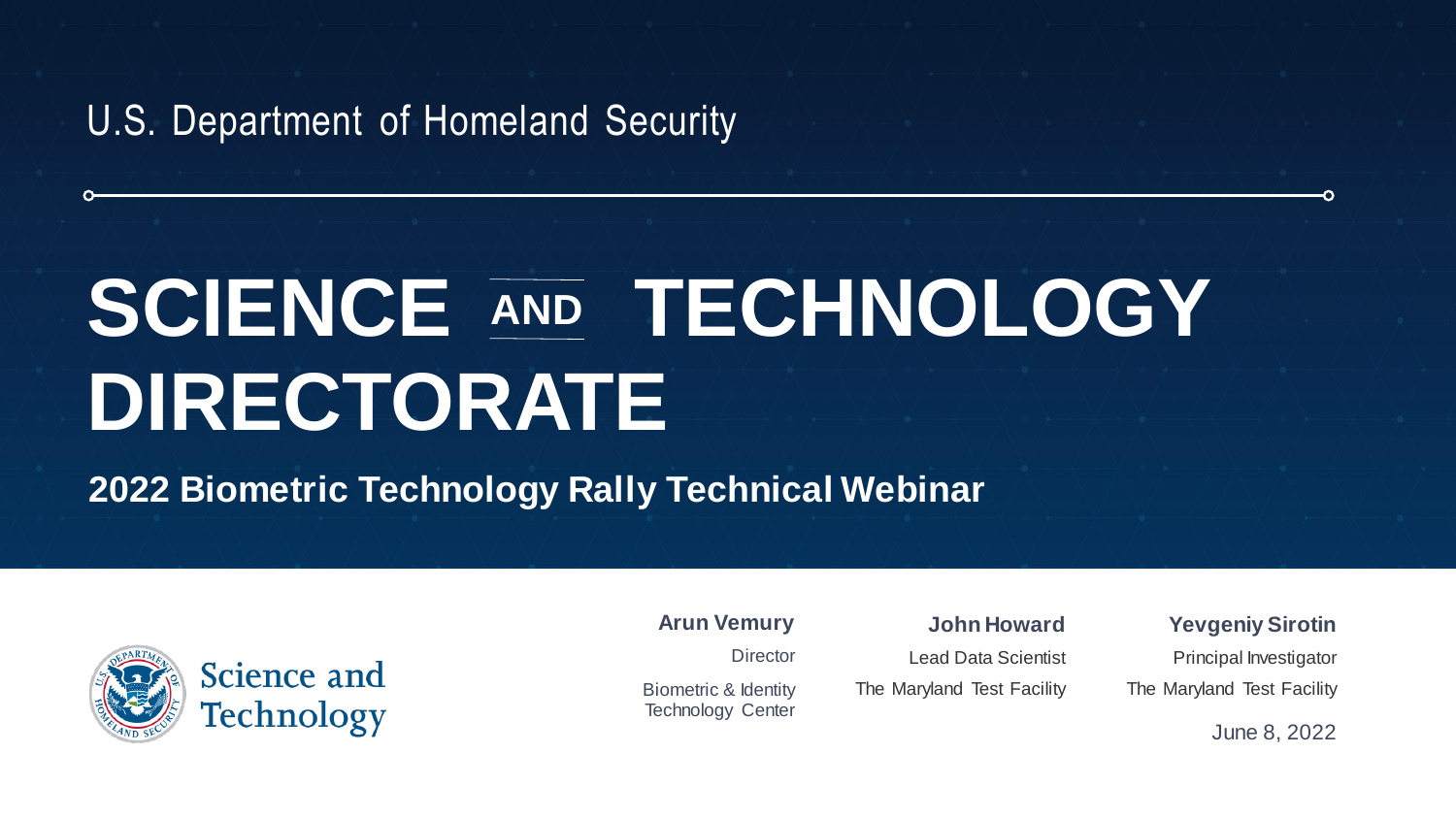# **Outline**

- **Rally Overview** 
	- Rally Timeline
	- Rally Test Location
	- Rally Test Overview
	- Acquisition System Physical Layout
- **System Requirements** 
	- $\overline{API}$
	- **■** Metrics
	- Selection Process
- **· System Provider Responsibilities**
- Questions & Answers



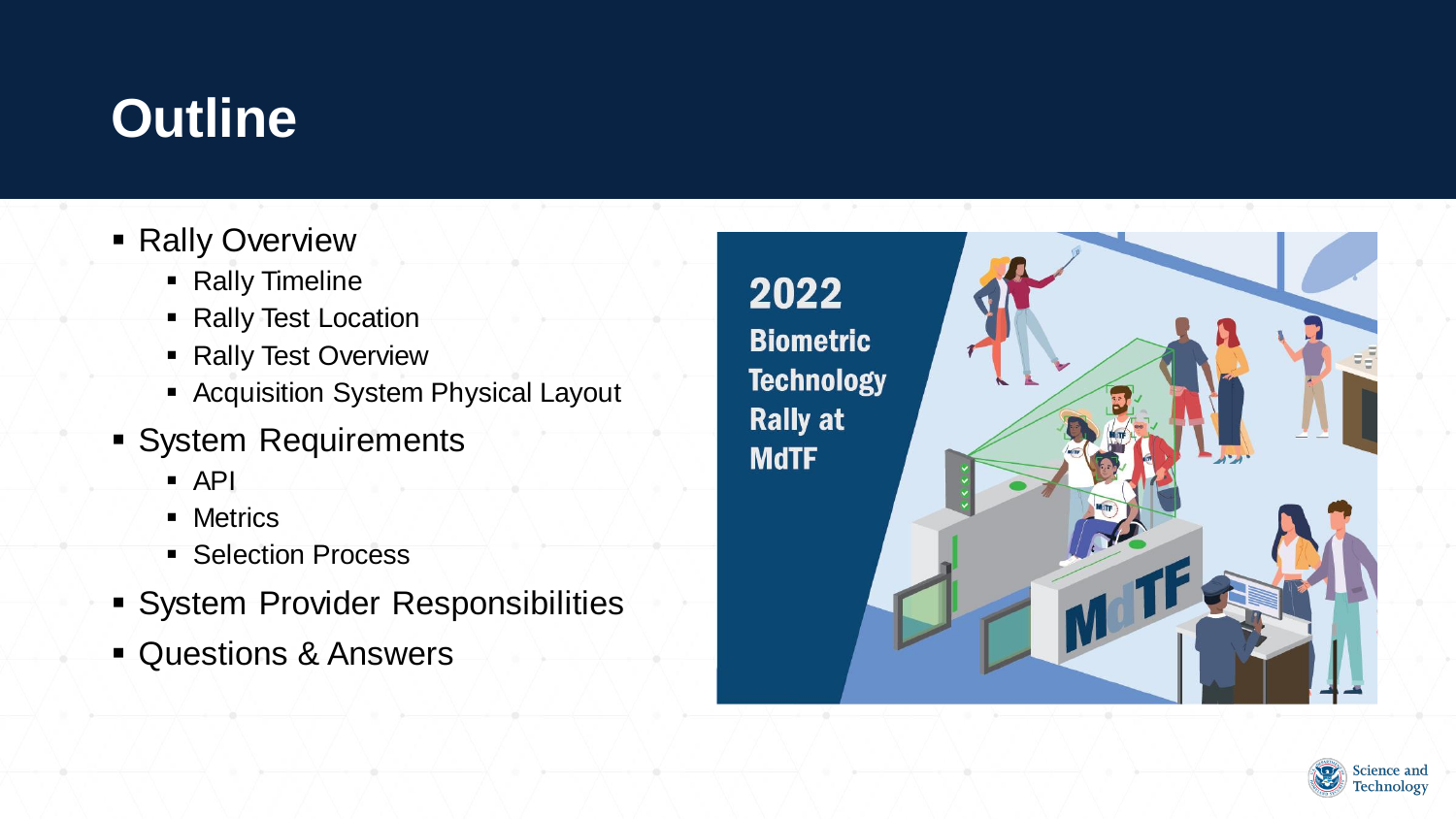# **Timeline**

9/12/2022



9/14/2022- 9/30/2022

9/30/2022

9/13/2022

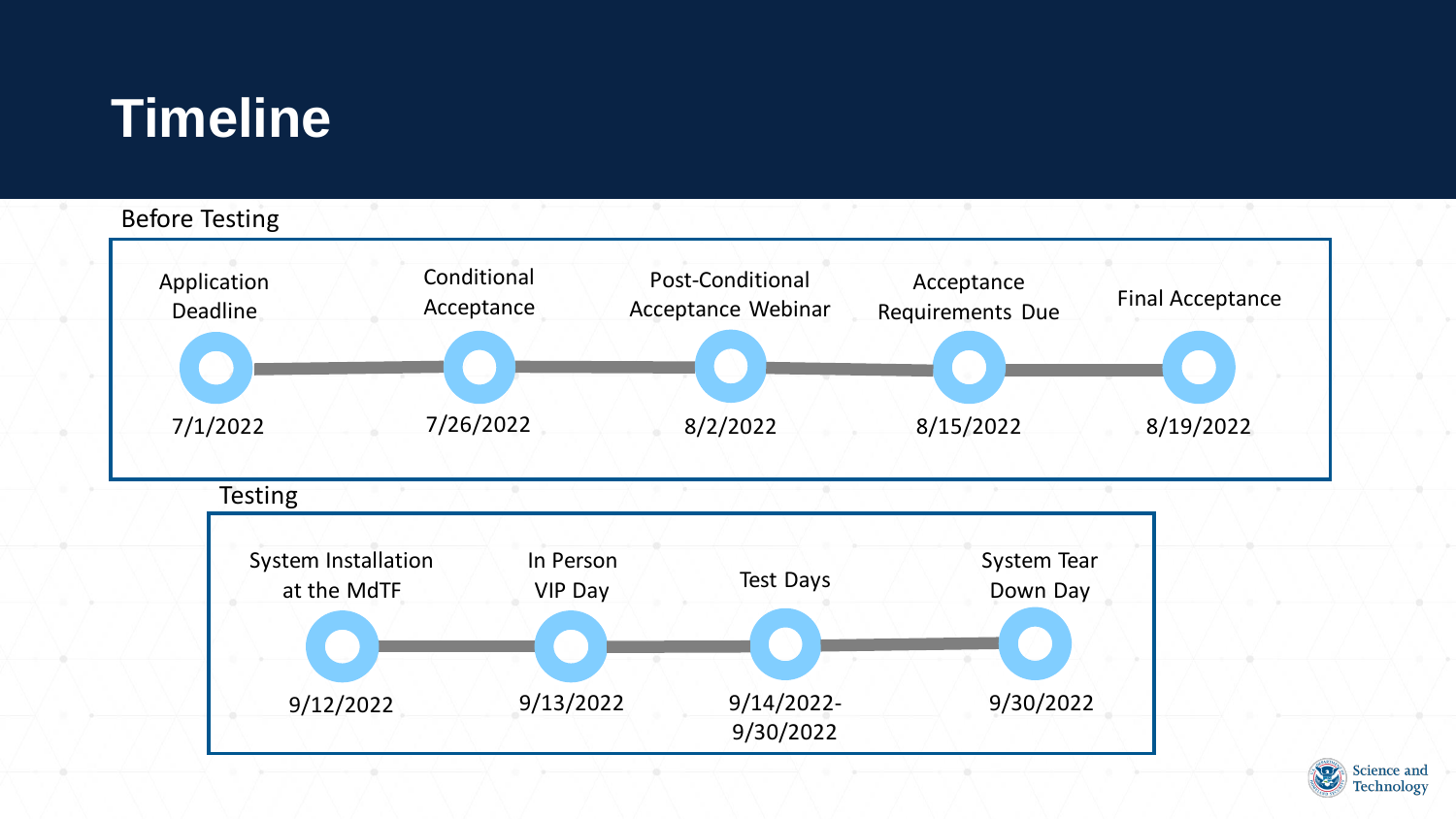# **Rally Test Location**

- The 2022 Biometric Technology Rally will be held at the Maryland Test Facility (MdTF)
	- Located just outside the DC Metropolitan Beltway (near FedEx Field)
	- Designed for testing large groups of volunteers in configurable scenarios
	- Provides software APIs for integrating biometric systems
- The VIP Day for acquisition systems will be held at the MdTF
- All acquisition systems to be delivered to MdTF for the Rally
- All matching systems to be executed on MdTF systems



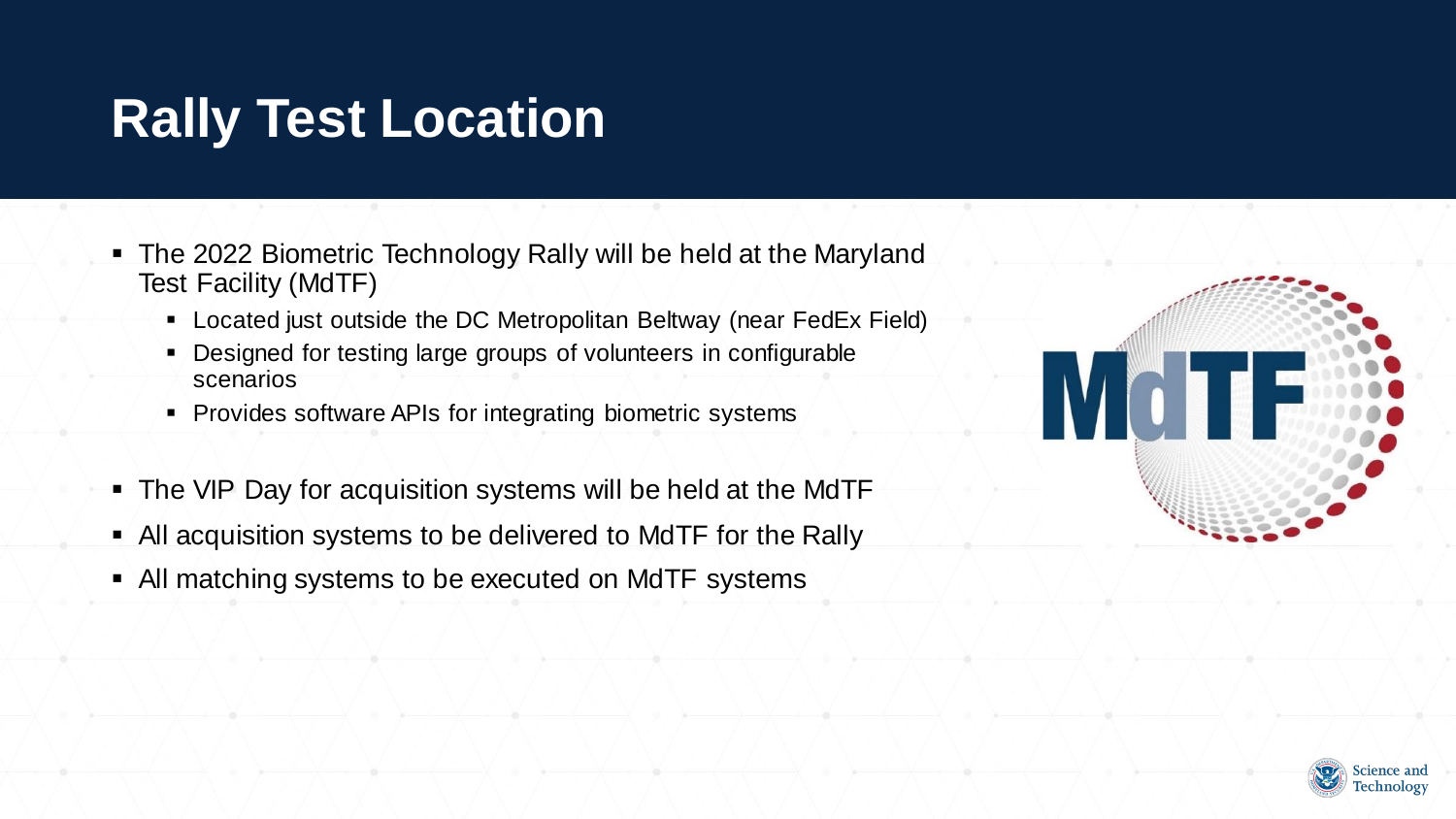### **2022 Rally Overview**

- For the 2022 Rally, DHS S&T will accept applications from providers of biometric face acquisition and matching systems.
- **Acquisition systems will acquire images from small groups of volunteers using the** system at the MdTF and submit an image of each individual present in the capture volume.
	- Evaluated on efficiency, satisfaction, effectiveness, privacy, and equitability.
- **Matching systems will identify volunteers in images acquired by acquisition** systems at MdTF.
	- Evaluated on effectiveness.

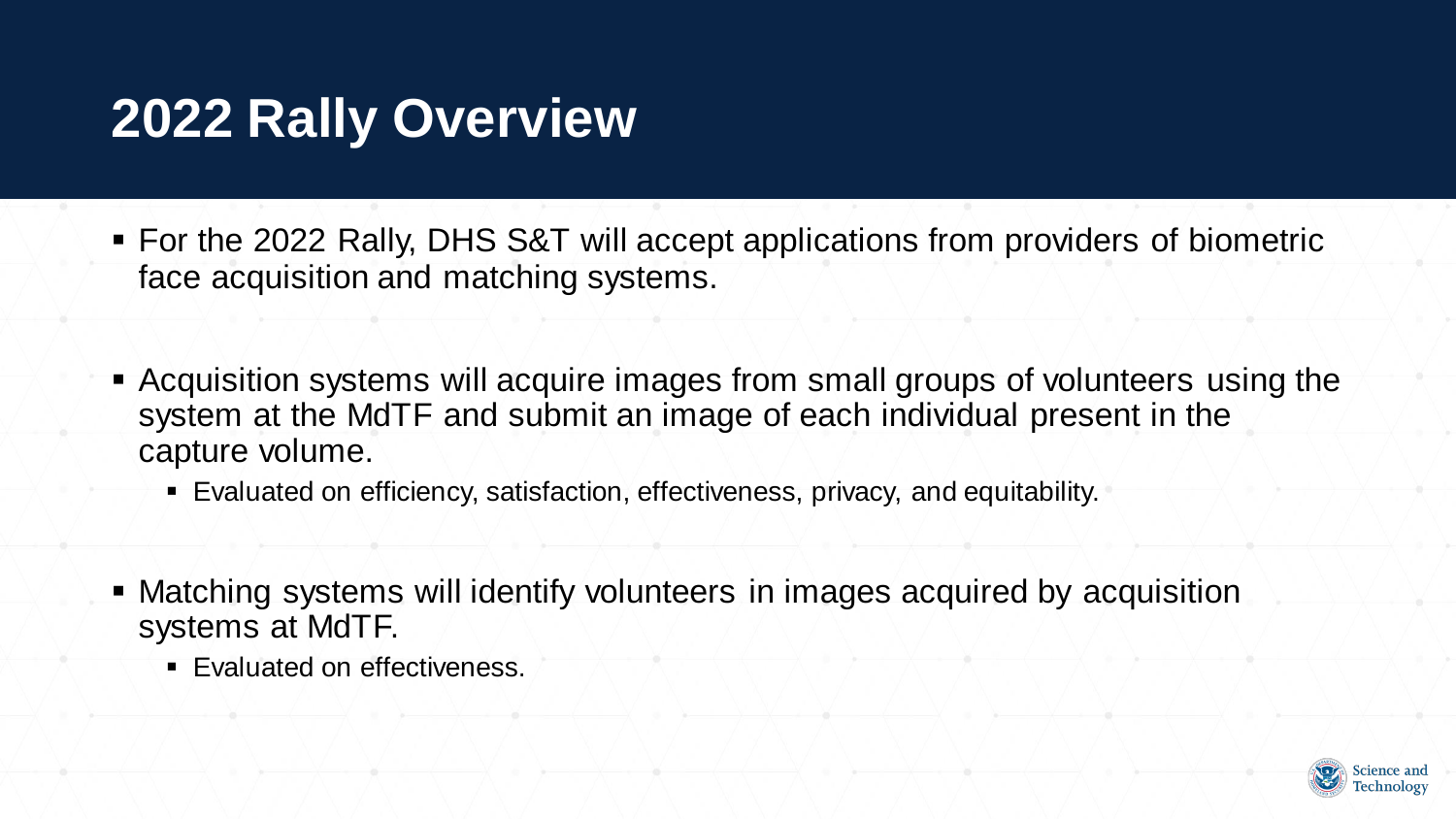# **Station Physical Specifications**

Group Processing Station



**Science and Fechnology**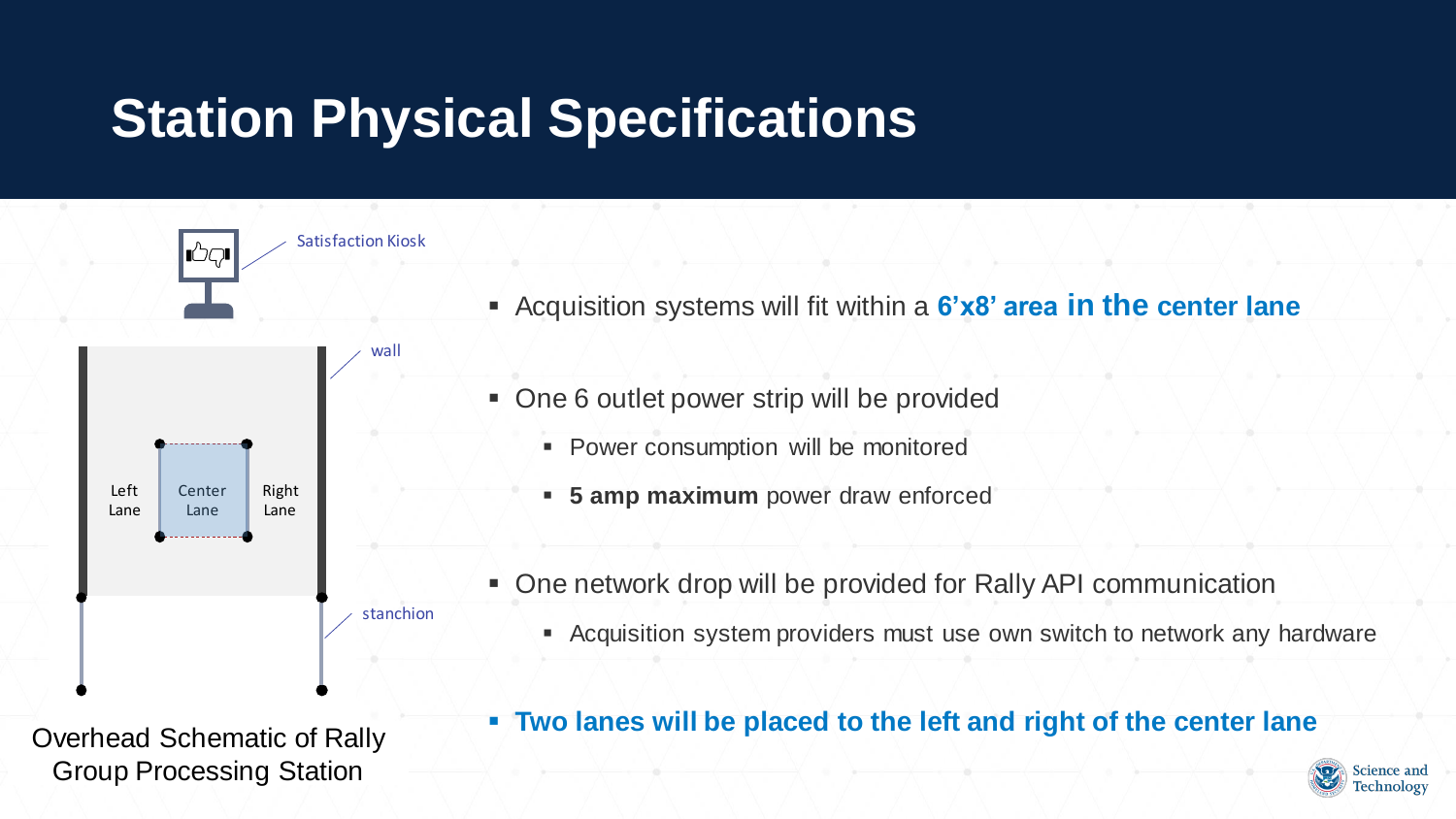#### **Rally Group Station Process – Lanes Explanation**



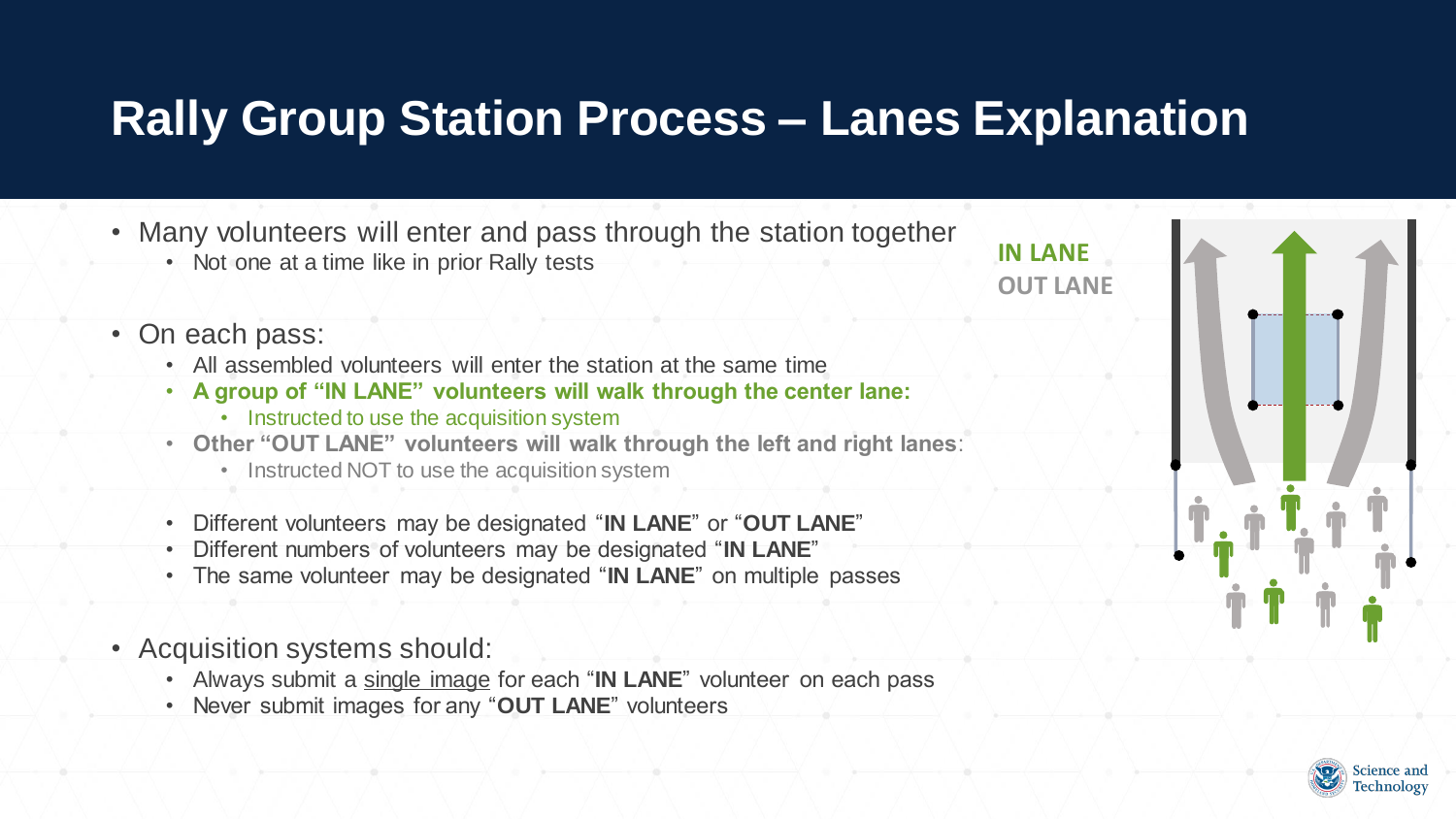#### **Rally Group Station Process – Lanes Explanation**

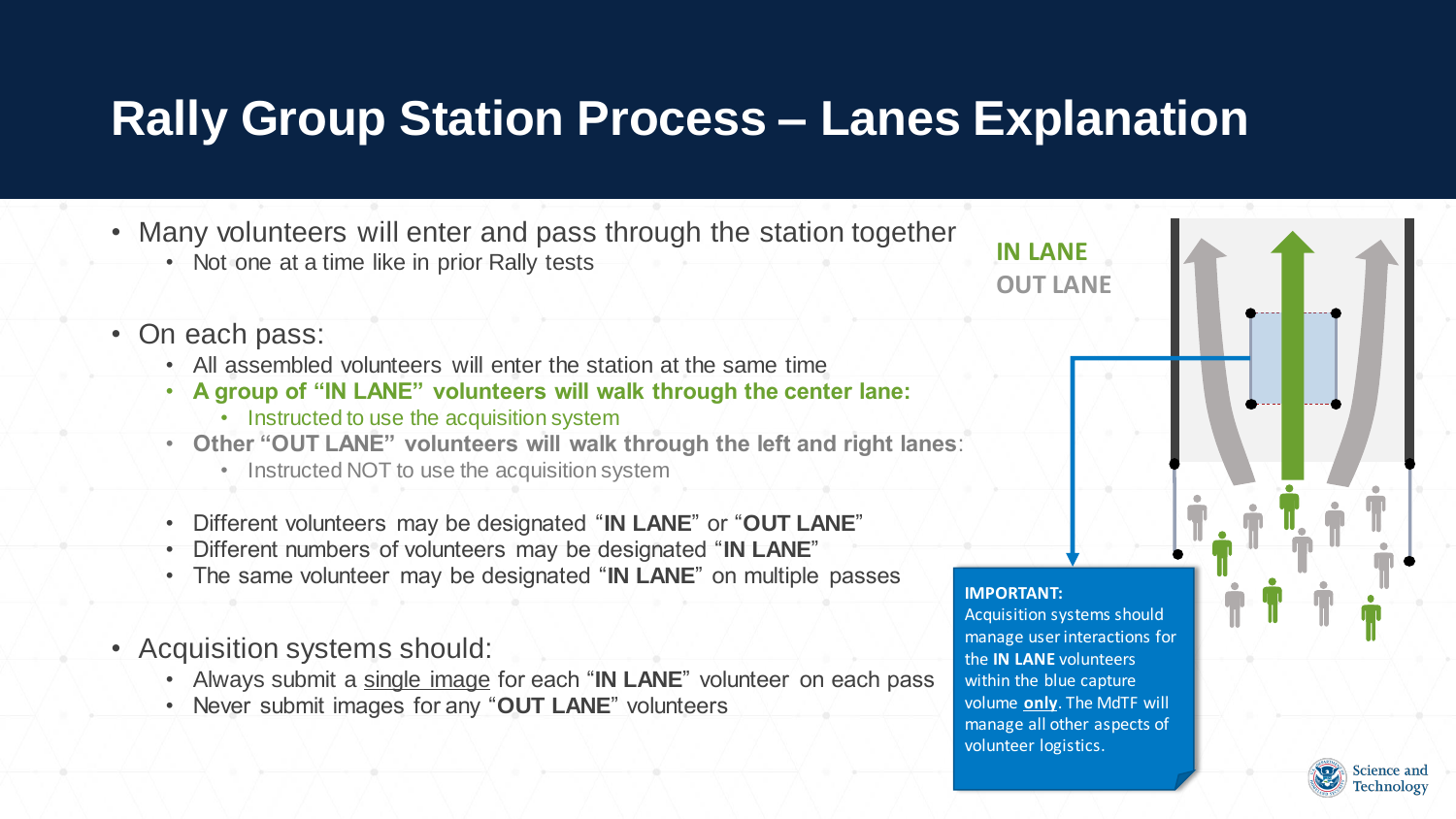#### **Rally Group Station Process**



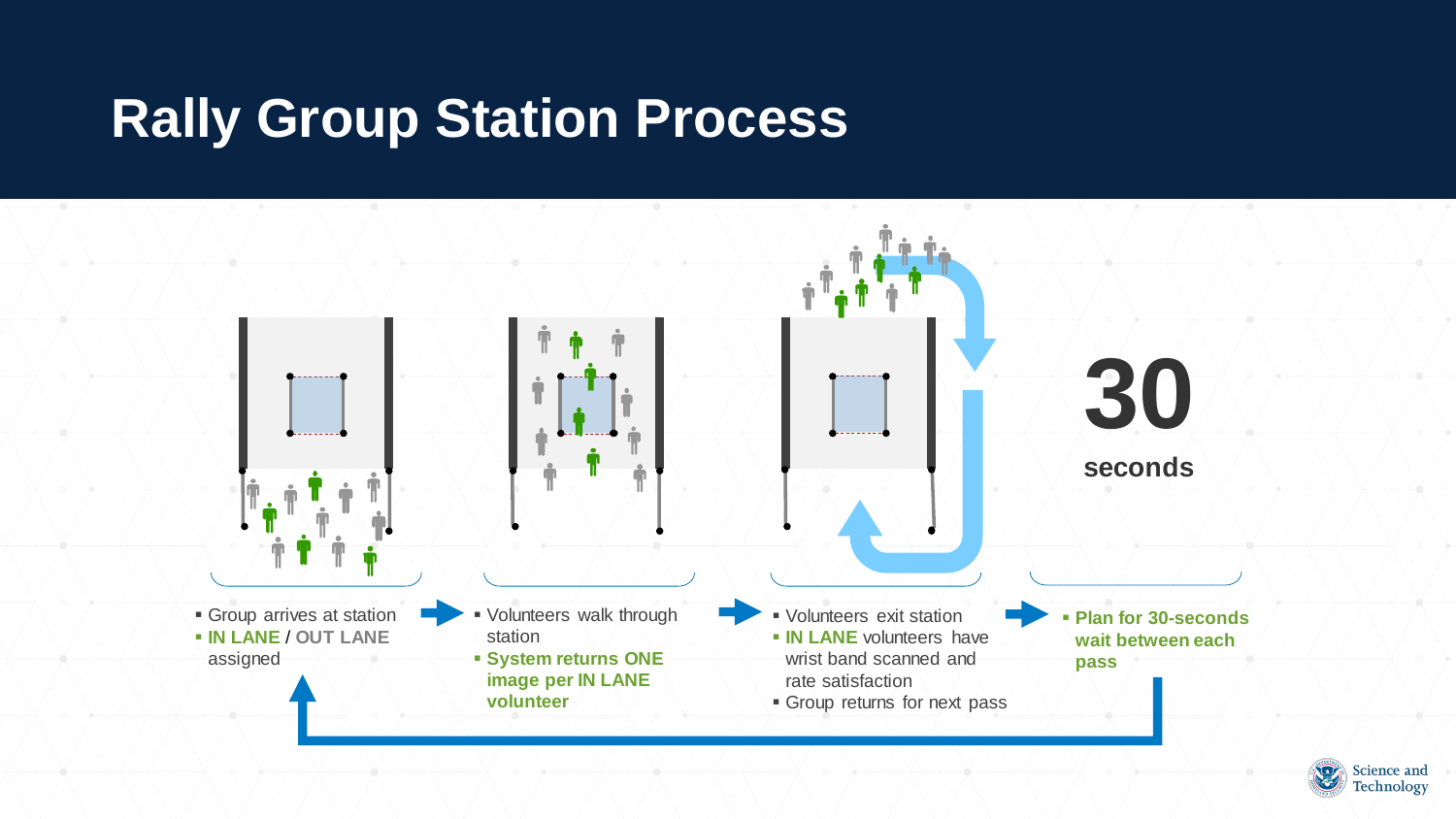# **Acquisition System Requirements**

- The acquisition system shall:
	- Provide **exactly one** face biometric image per **IN LANE** volunteer on each pass
	- Maintain an average transaction time of at most 6 seconds per volunteer
	- Provide **NO** images of anyone or anything other than **IN LANE** volunteers
	- Operate in an unstaffed mode
	- Operate within a 6 ft wide by 8 ft long by 11 ft high physical footprint
	- Operate within the software infrastructure defined by the MdTF Acquisition API
	- Submit probe images within the period of interaction with the **IN LANE** volunteers

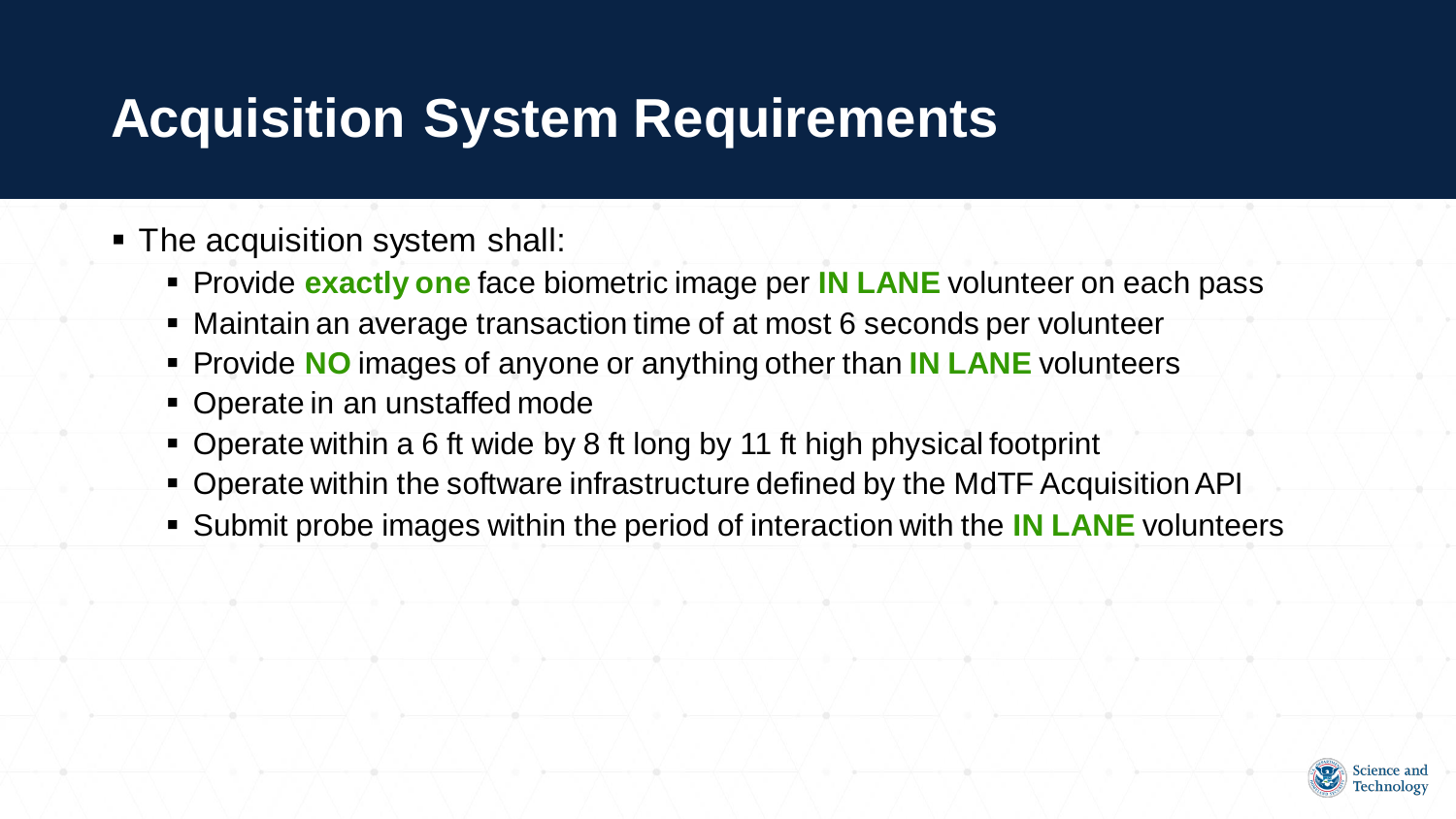# **Acquisition API- Overview**

- All images will be submitted using the MdTF Rally Acquisition System API:
	- **RESTful, HTTP based**
	- http://github.mdtf.org
- Prior to the Rally, the MdTF will make available:
	- Detailed API documentation (available on GitHub)
	- A cloud-based API instance for testing / debugging API calls
	- Limited troubleshooting support via Slack
- During the Rally, the Rally API will be available only on the MdTF LAN:
	- Acquisition systems will be able to perform integration effort over a cloud-based API but will have to configure the API server address and the Station ID in the API requests after arriving at the MdTF

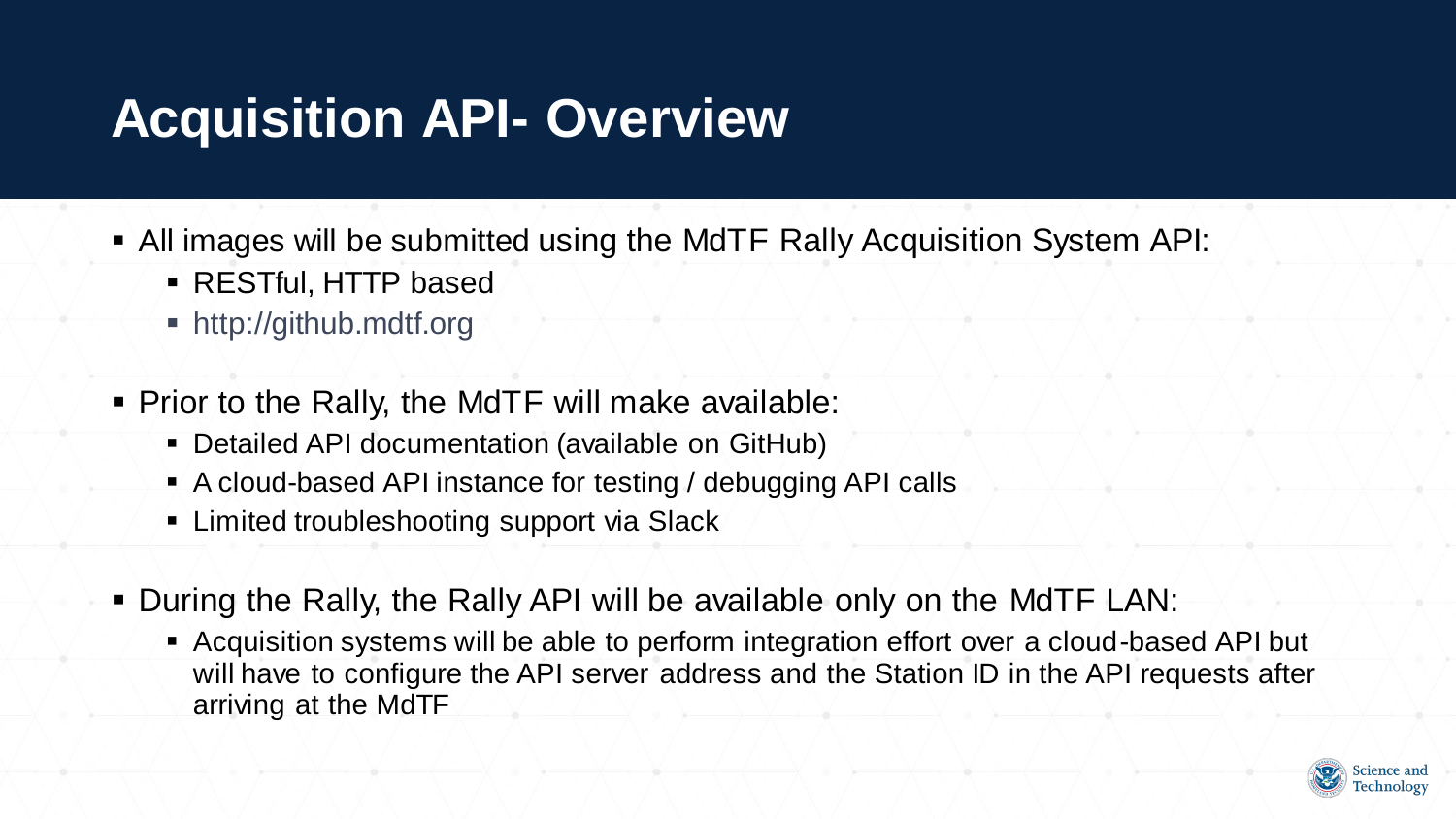## **Acquisition API- Face Capture**

- **face-captures** POST request endpoint:
	- FaceImageData is base64 encoded face PNG image bytes
	- StationID is a string that will be provided by MdTF during Rally acquisition system installation for configuration of provider systems

| "StationID": "Station_A",<br>"FaceImageData": "iVBORw0KGgoAAAANSUhEUgAAAAEAAAABCAIAAACQd1PeAAAAEElEQVR4nGJiYGAABAAA//8ADAADcZGLFwAAAABJRU5ErkJggg==" |                                                                               |
|------------------------------------------------------------------------------------------------------------------------------------------------------|-------------------------------------------------------------------------------|
|                                                                                                                                                      |                                                                               |
| <b>POST</b>                                                                                                                                          | /v1/face-captures Associate a face image capture with the ongoing transaction |

- System requirements satisfied:
	- *provide* **exactly one** face biometric image per **IN LANE** volunteer on each pass

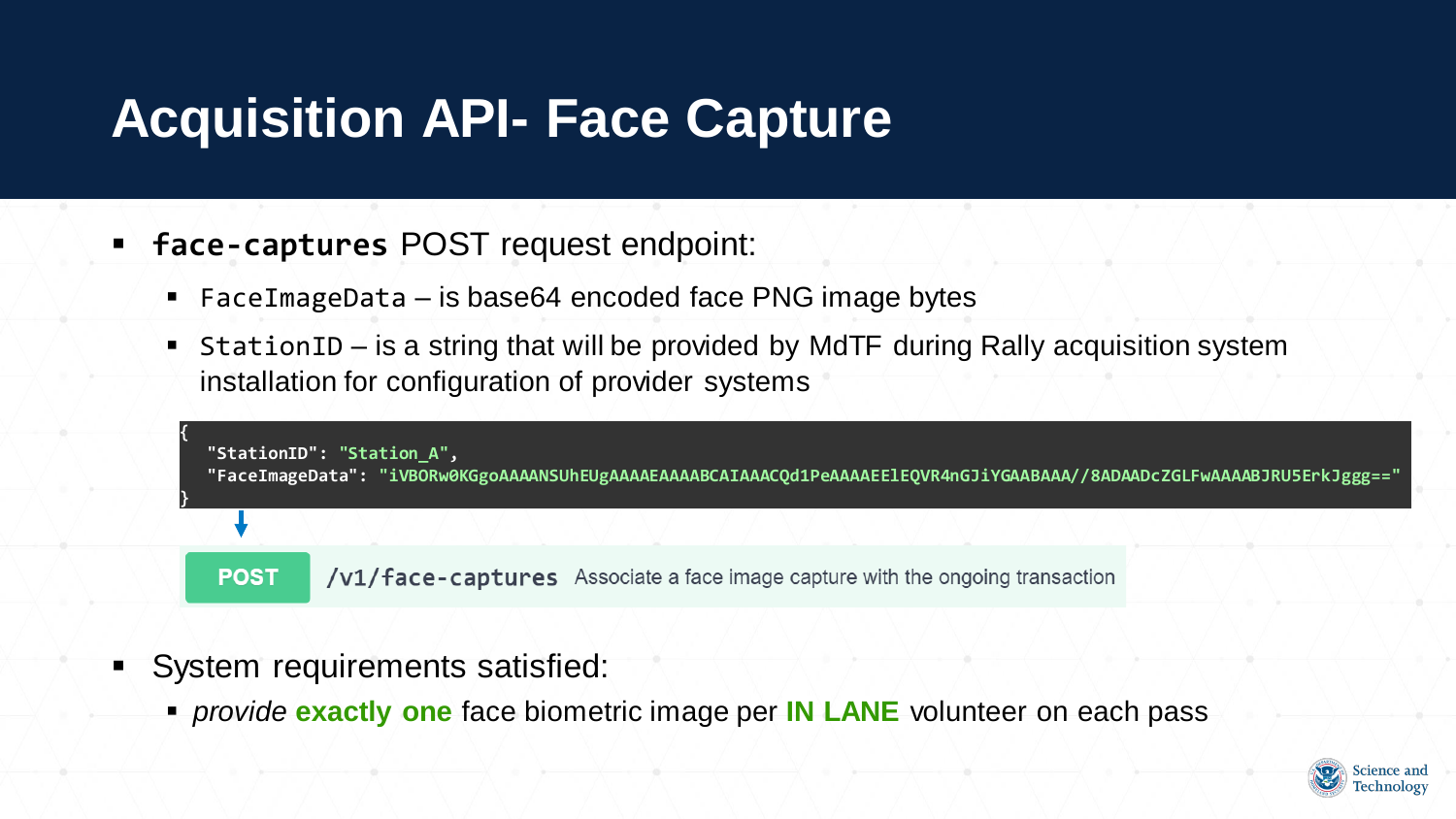# **Acquisition API- When to Submit Images?**

- All images must be submitted while the volunteers are using the acquisition system
	- After **IN LANE** volunteers enter the station on each pass
	- Before the last person in the **IN LANE** volunteer group exits the station on each pass
- It is up to the acquisition system to ensure images are submitted within these time constraints
- Images submitted outside these time constraints may reduce the measured performance of the acquisition system

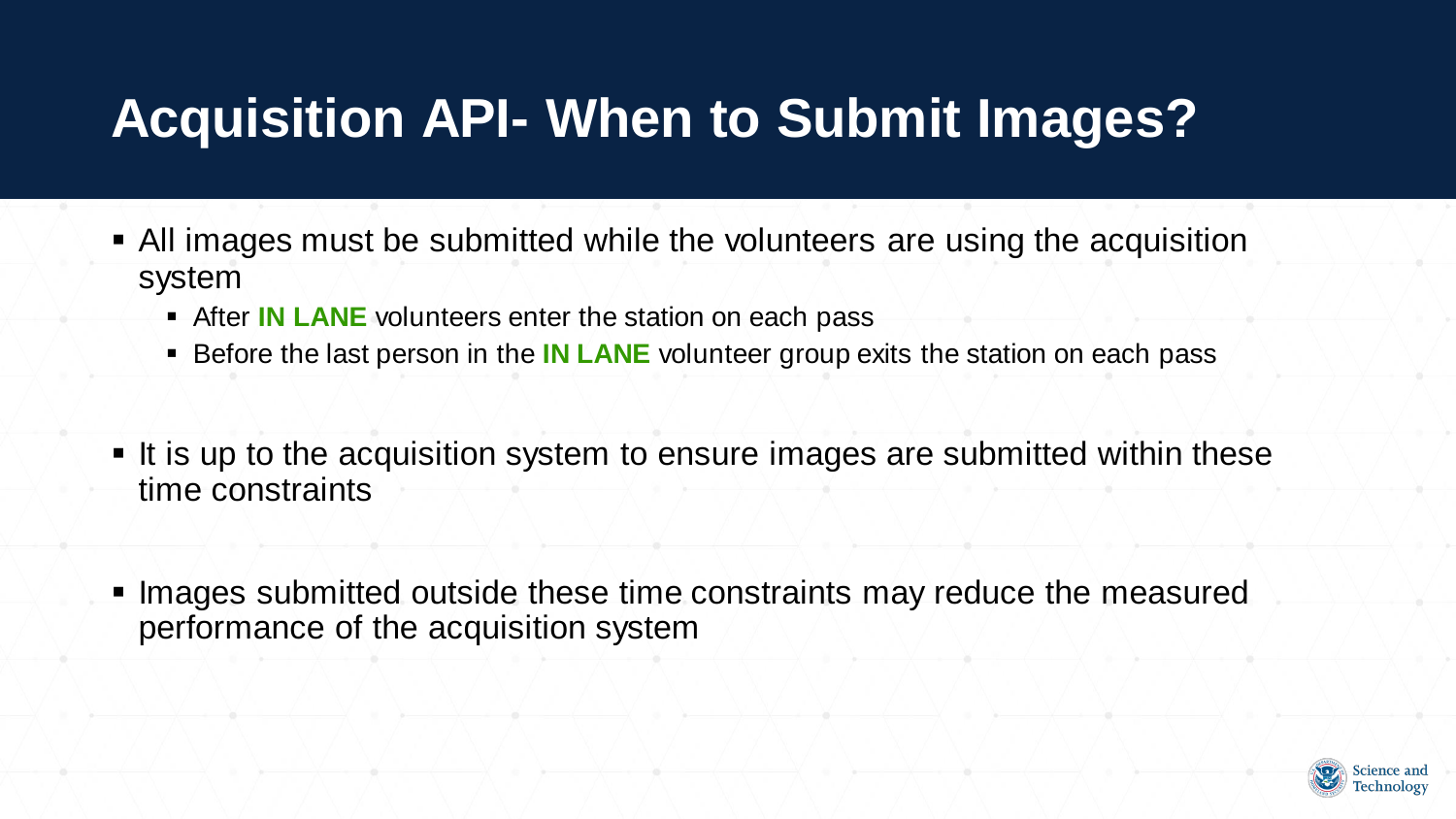# **Matching System Requirements**

- A Rally matching system shall:
	- Conform to the Rally Matching System API (http://github.mdtf.org)
	- Be commercially available from the provider
	- Be packaged in a Docker image
		- Docker image must be <1.5GB in size
		- Docker image must be uploaded to the MdTF via webpage on https://mdtf.org
	- Reliably return a template in less than 1000 milliseconds
	- Reliably return a list of 1000 comparison objects from a list of 1000-templates in less than 300 milliseconds
	- Work for at least one calendar year without access to external networks and without license constraints
	- Operate without internet access

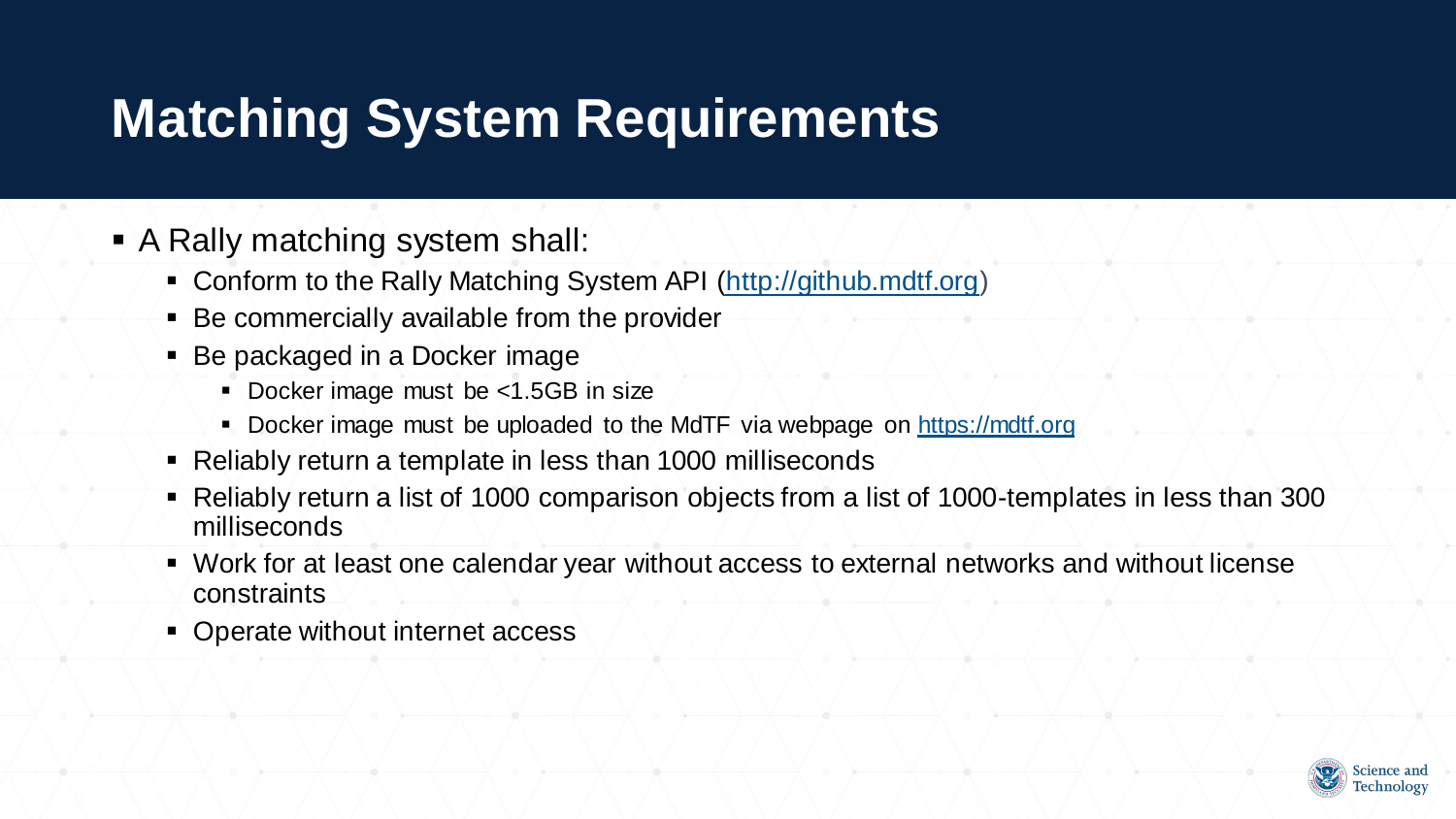# **Matching API- Overview**

- **EXTERGE 15 Testing and packaging scripts available at http://github.mdtf.org.** 
	- We strongly encourage their use.
- **Docker container resource requirements:** 
	- Handle HTTP Matching System API requests on port 8080
	- Conform to MdTF resource constraints (CPU/memory):
		- **8** CPU Cores, **8** GB RAM, NO GPU
- Docker container endpoints requirements:
	- *accept* individual, base 64 encoded PNG image bytes and return *a template*
	- *accept* templates, perform comparisons, and *return* similarity score for each comparison
	- *provide* information on the algorithm (include threshold values for various FMRs)

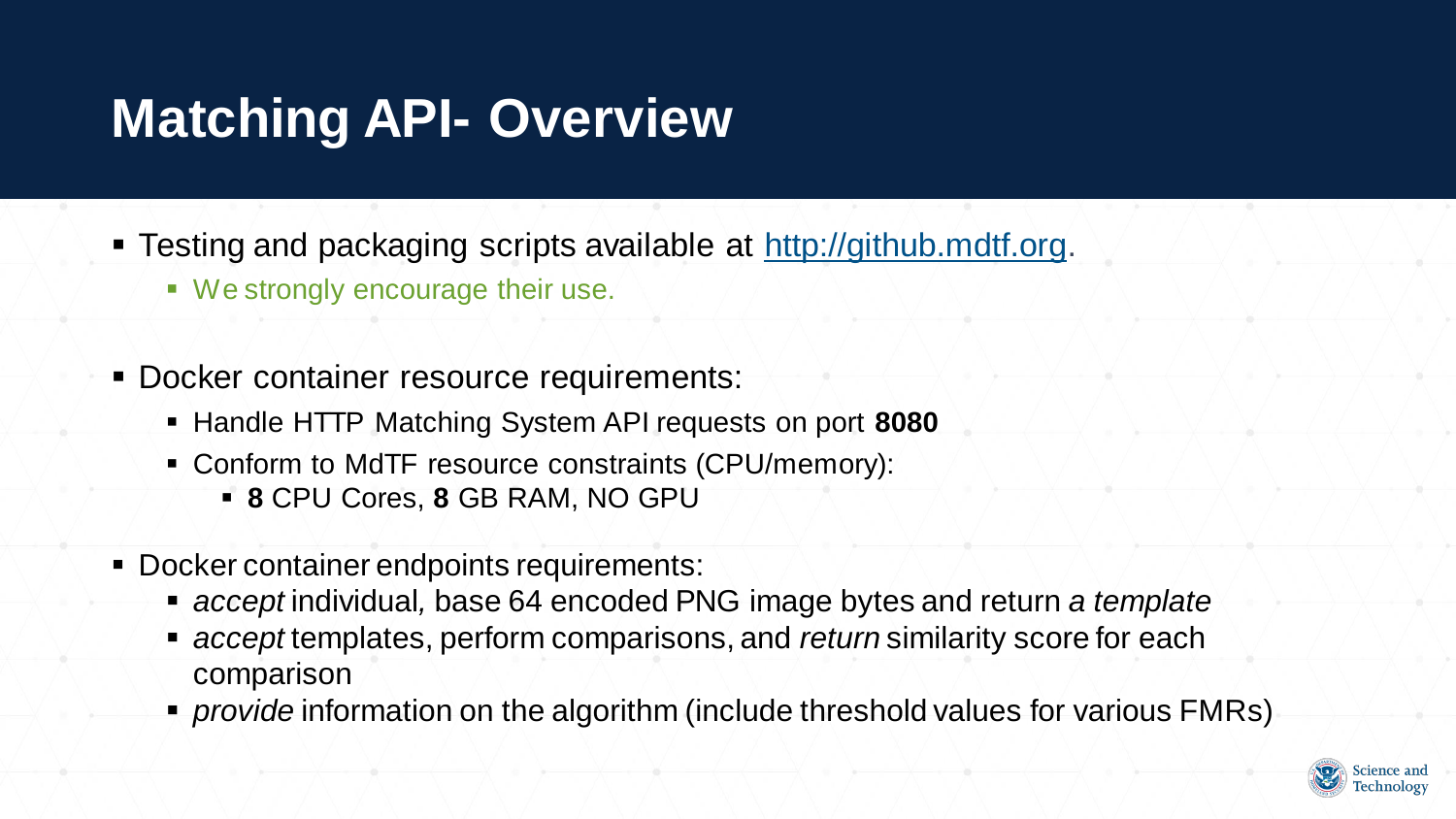# **Matching API- Template Generation**

- **/v1/create-template** POST request endpoint:
	- **EXPLEM** Accept individual (single), base 64 encoded, PNG image bytes
	- **EXECT** Returns biometric feature templates in the form of bytes
	- Note:
		- Failure to generate a template should set an appropriate status code indicating a failure and return an explanatory error response



- Requirements satisfied:
	- *accept* individual, base 64 encoded, PNG image bytes and return *a template*

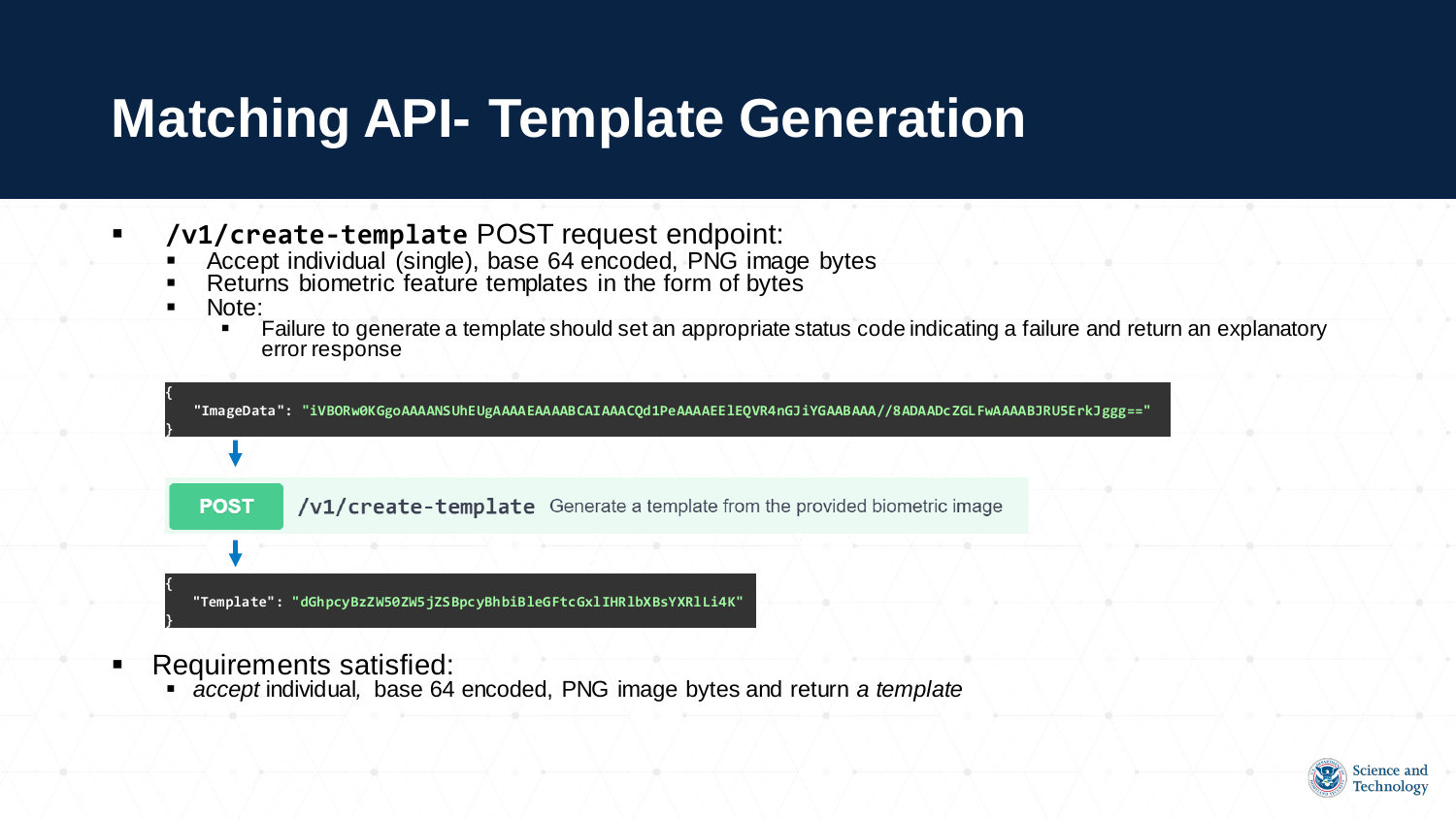# **Matching API- Template Matching**

#### ▪ **/v1/compare-list** POST request endpoint:

- Accepts:
	- (1) A single template as returned from create-template
	- $\bullet$  (2) A list of templates as returned from several create-template calls
- Returns matching scores of template (1) against a list of templates (2)



- Requirements satisfied:
	- *accept* templates, performs matches, and return **similarity score**

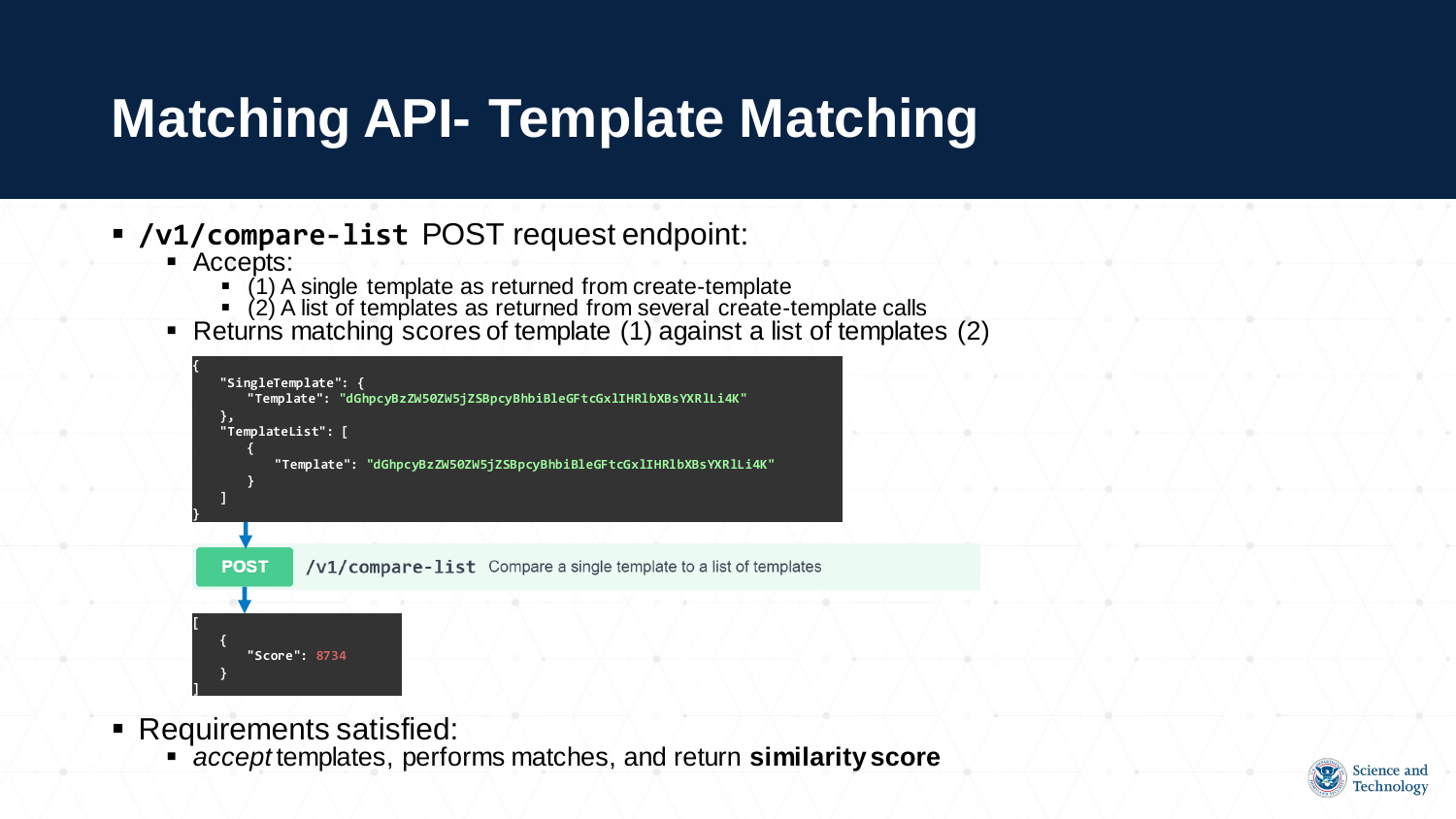# **Matching System API- Algorithm Information**

#### ▪ **/v1/info** GET request endpoint



**{** 

**}**

/v1/info Returns basic information for the algorithm.

```
"AlgorithmName": "AlwaysTrue", 
"AlgorithmVersion": "1.0.1", 
"AlgorithmModality": "Face", 
"CompanyName": "MdTF", 
"TechnicalContactEmail": "rally@mdtf.org", 
"RecommendedCPUs": 4, 
"RecommendedMem": 2048, 
"Test": "MDTF_2022_RALLY", 
"Thresholds": { 
   "1:500": "0.5", 
   "1:1e3": "0.6", 
   "1:1e4": "0.7", 
   "1:1e5": "0.8", 
   "1:1e6": "0.9"
}
```
- Requirements satisfied:
	- *provides* information on the algorithm

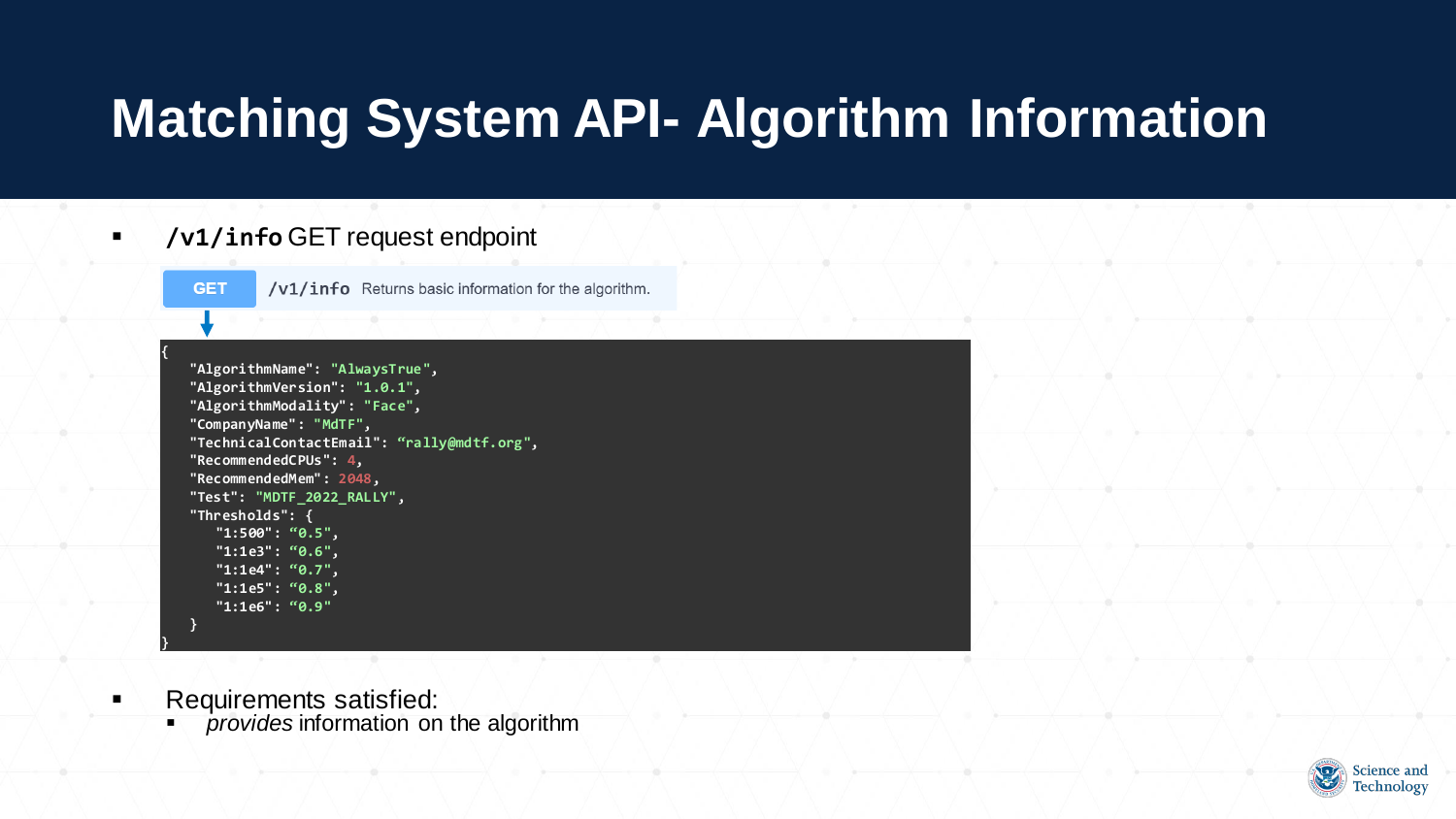## **Metrics Overview**

- The 2022 Rally will calculate several performance metrics to evaluate acquisition systems, matching systems, and combinations of acquisition systems and matching systems:
	- **Acquisition Systems:** 
		- **Efficiency**
		- Satisfaction
	- Acquisition-Matching System Combinations:
		- **Effectiveness**
		- **Privacy**
		- **Equitability**
- **EXECT:** Metrics will be assessed against two benchmarks:
	- Threshold Minimum acceptable level of performance for this use case
	- Goal Difficult level of performance to achieve, aims to challenge Rally systems

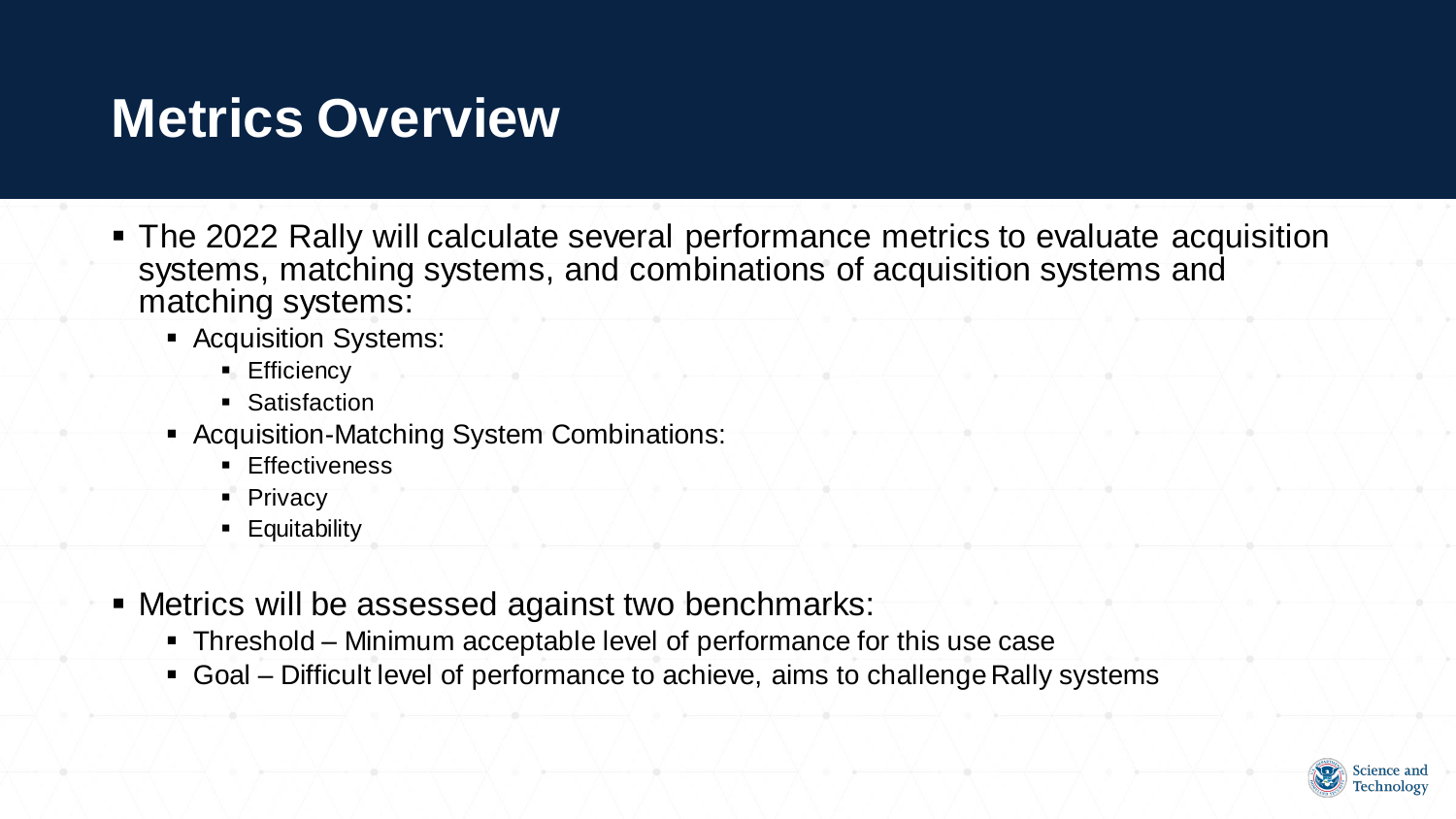# **Metrics- Efficiency**



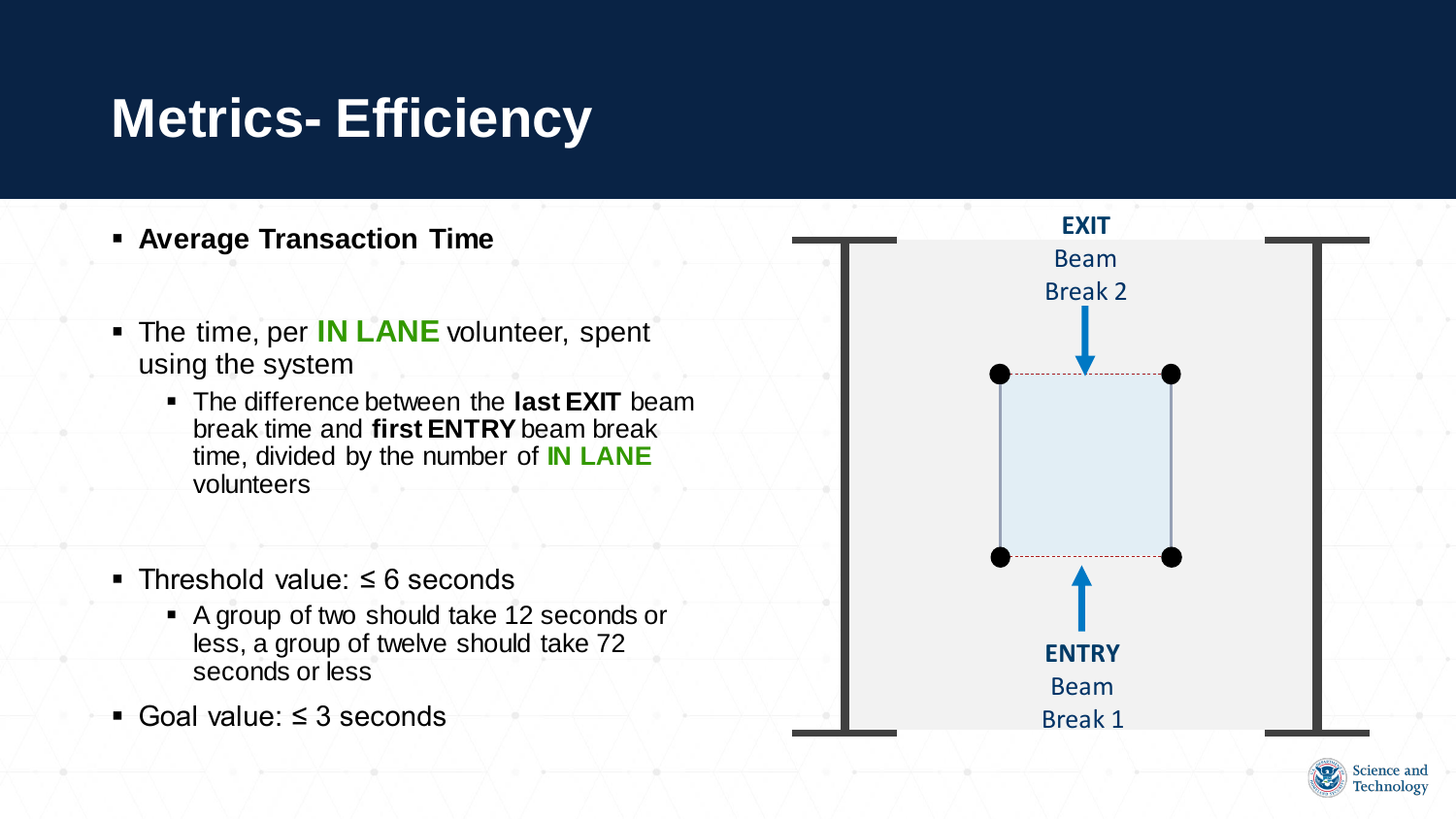#### **Metrics- Satisfaction**

#### ▪ **Percent Satisfaction**

- **EXTER After using the system, volunteers will be directed to rate their** experience by selecting a response on a four-button kiosk
- **.** The button options on the kiosk indicate the degree they liked or disliked the system
- Proportion of positive ("Happy" or "Very Happy") satisfaction ratings
	- **EX Only IN LANE** volunteers will rate their experience
- Threshold value: ≥90%
- Goal value: ≥95%



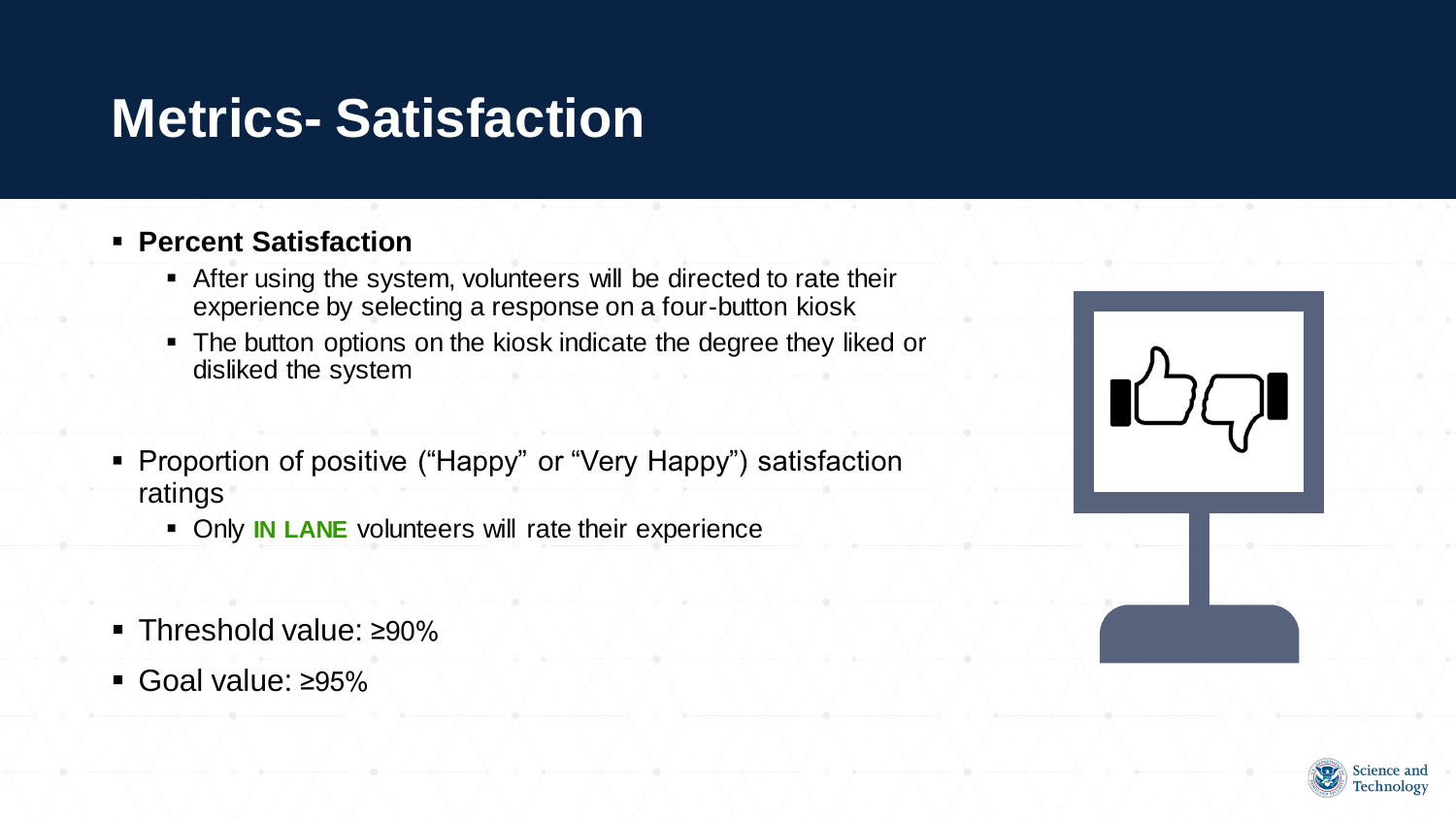## **Metrics- Effectiveness**

- **Failure to Acquire Rate (FtAR)**
- Percentage of **IN LANE** volunteers for which an **image of sufficient quality** is not submitted
	- Calculated with each matching system- acquisition system combination
	- Quality: Image must generate a template **and** match at Rank 1 against a high-quality same-day reference image



- Threshold value: ≤ 5%
- Goal value:  $\leq 1\%$

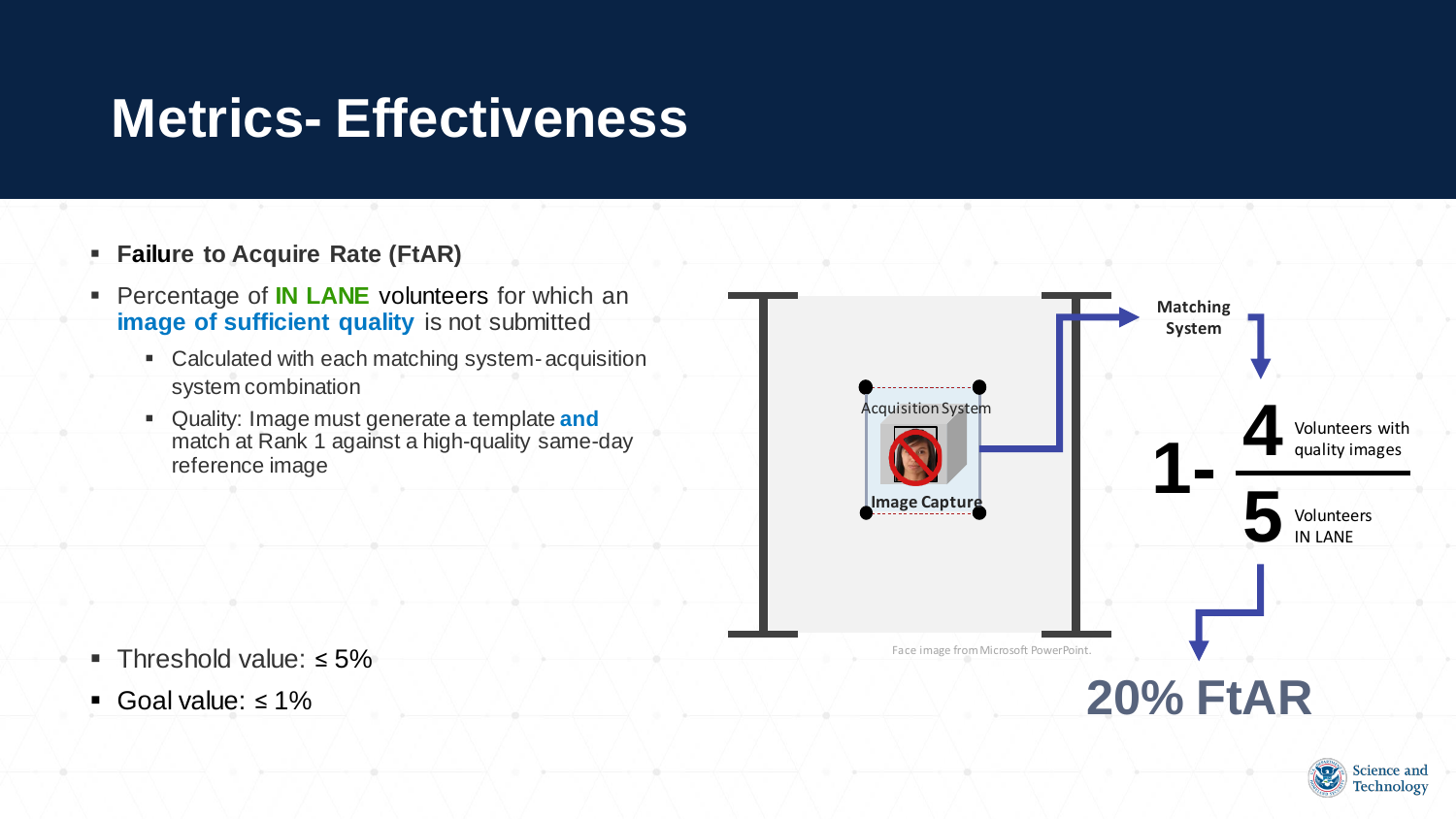## **Metrics- Effectiveness**

- **True Identification Rate (TIR)**
- Percentage of **volunteers correctly identified**
	- Calculated for each matching system acquisition system combination
	- A true identification is counted if **any** capture is identified as an **IN LANE** volunteer
	- Matching operations performed at a threshold of FMR = 1:100,000 using a small gallery comprised of MdTF images acquired on a variety of cameras



▪ Goal value: ≥99%



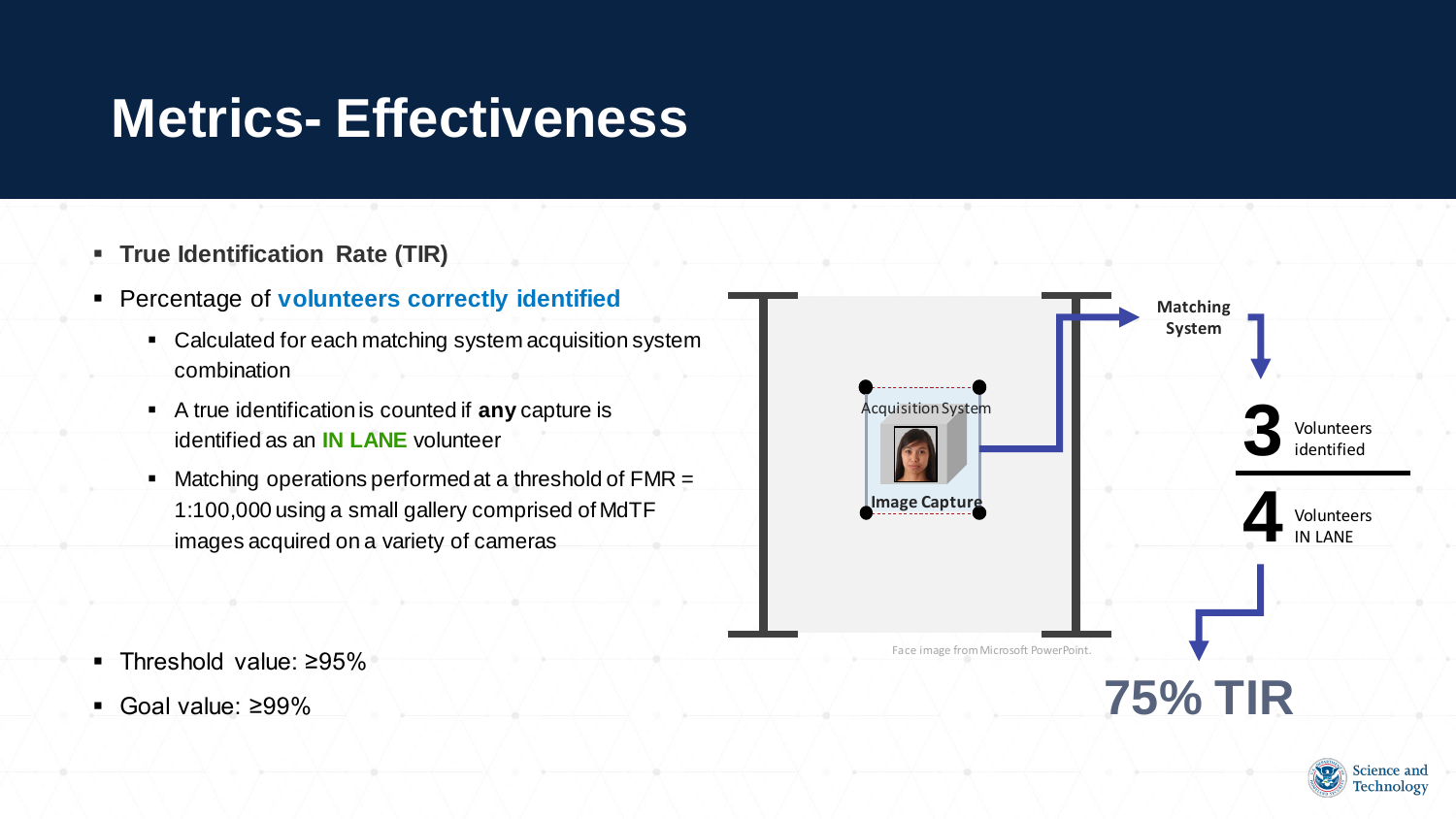#### **Metrics- Effectiveness**

- **Matching Focused True Identification Rate (matching TIR)**
- Percentage of **volunteers correctly identified** using acquired images
	- **Calculated for each matching system acquisition system** combination
	- Quality: Image must generate a template **and** match at Rank 1 against a high-quality same-day reference image
	- A true identification is counted if **any** capture is identified as an **IN LANE** volunteer
	- Matching operations performed at a threshold of FMR= 1:100,000 using a small gallery comprised of MdTF images acquired on a variety of cameras
- Threshold value: ≥95%
- Goal value: ≥99%



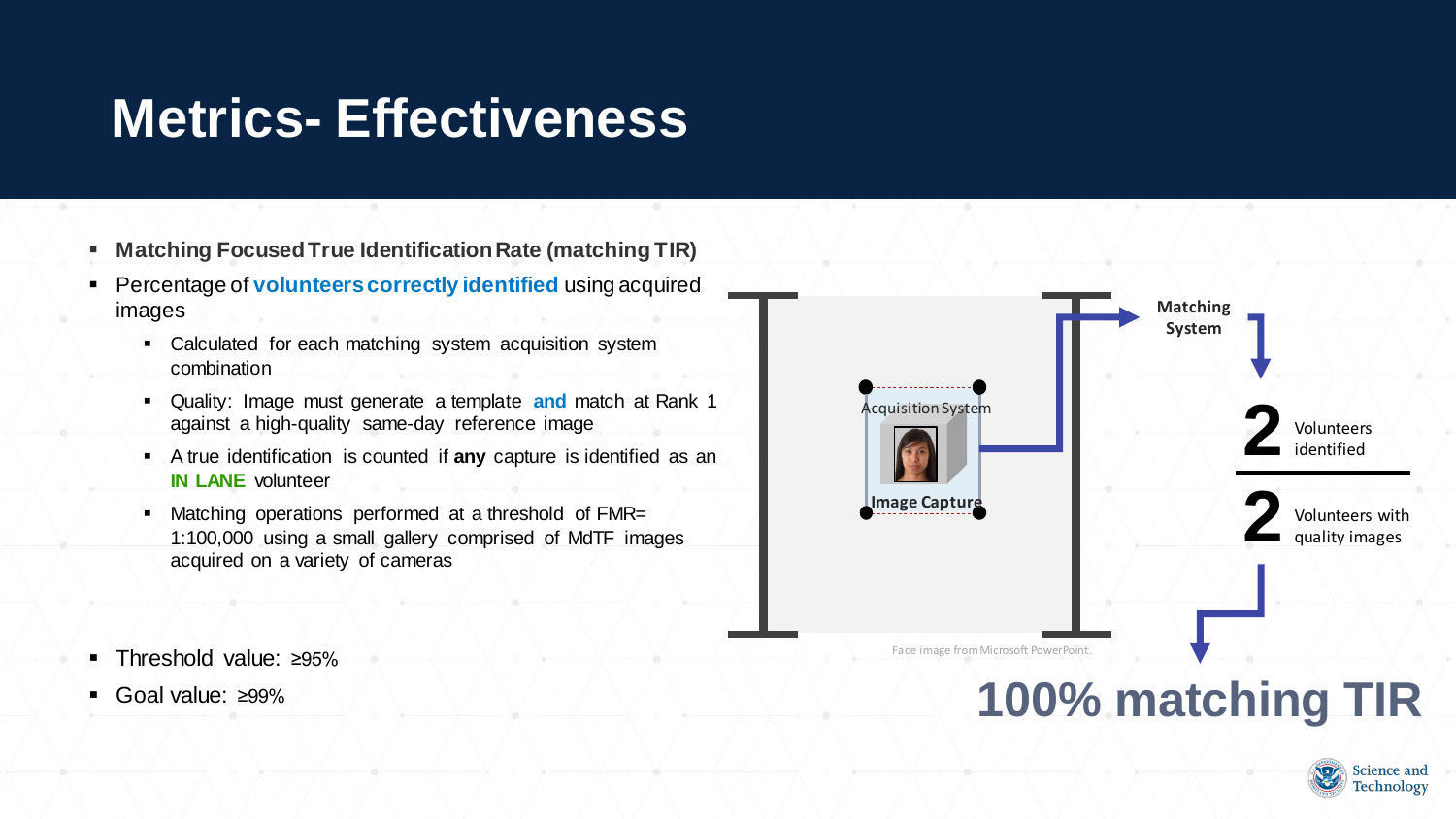## **Effectiveness vs. Privacy**

- **E** Acquisition system providers should balance system effectiveness and privacy when designing their systems
- Systems should be selective regarding which captures are submitted to the API
- Systems should limit the number of captures only to those necessary
- **E** Capturing more images may benefit effectiveness metrics, but may negatively impact privacy metrics



**Effectiveness**

**Privacy**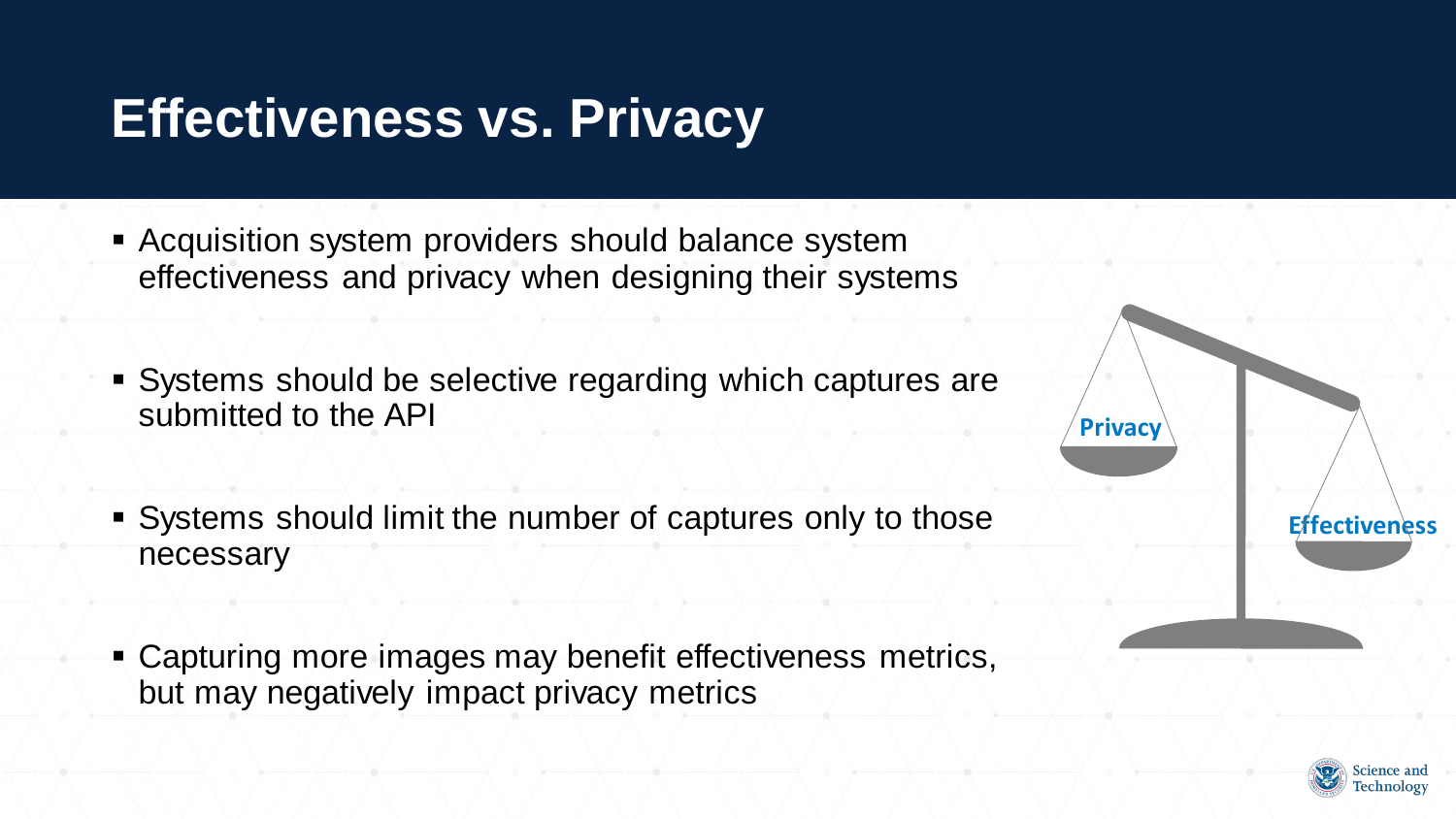# **Metrics – Privacy**

- Non-User Identification Rate (NU-IR)
- Proportion of image captures that result in an **identification of an individual NOT using the system**
	- A capture is counted as a non-user identification if it is identified as anyone other than an **IN LANE** volunteer
- **Extra Acquisition Metric (EAM)**
- Actual number of **image captures in excess of the minimum** number of image captures required
- **E** Minimum required number of image captures is set to one capture per **IN LANE** volunteer on each pass



▪Threshold value: ≤ 10%, Goal value: 0%

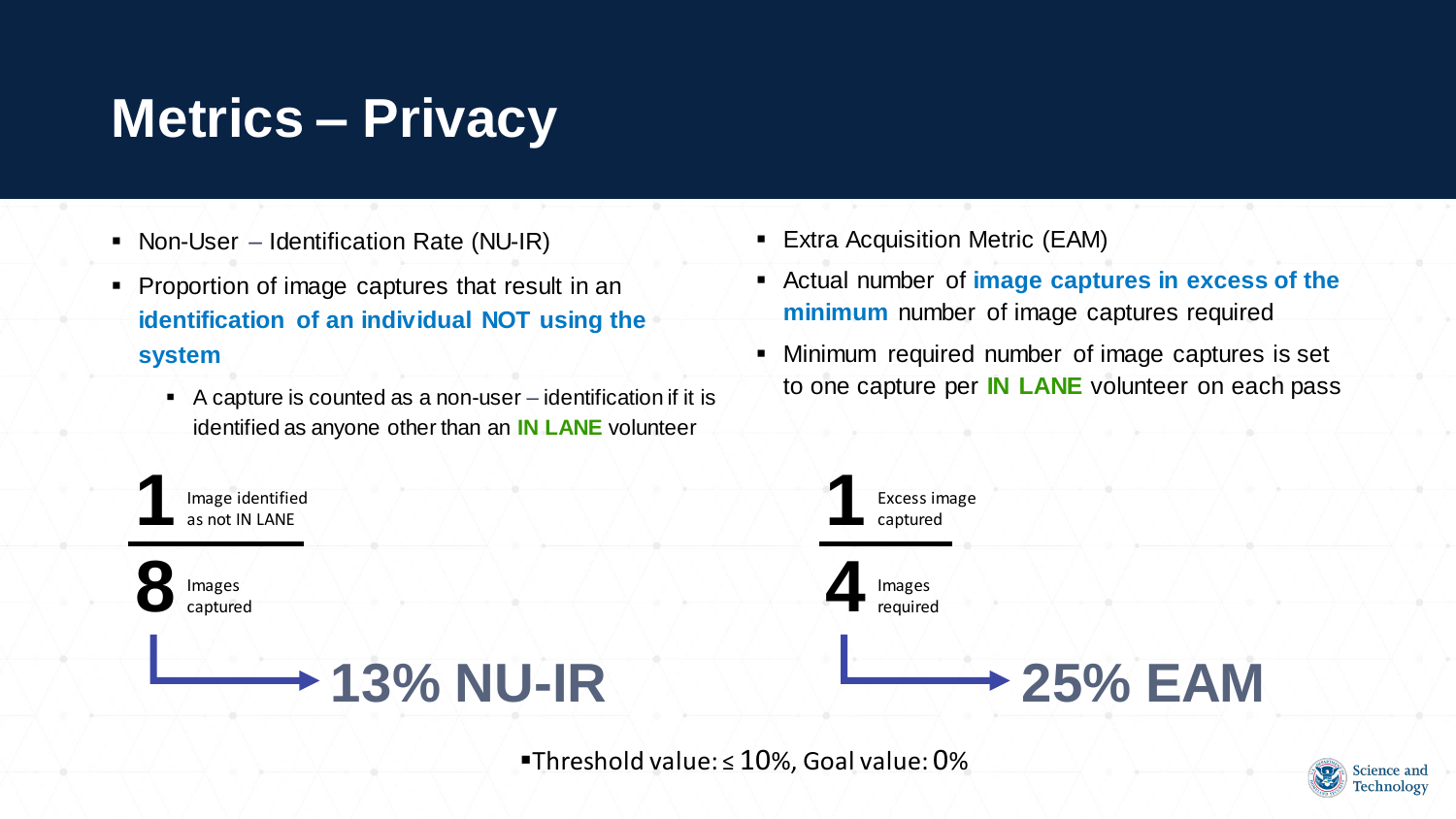# **Metrics – Equitability**

- **True Identification Rate (TIR) and Matching Focus True Identification Rate** (matching-TIR) will be computed and reported separately (disaggregated) based on different demographic factors
	- Self-reported race and gender
	- Objective skin tone measures
- Systems will be assessed on if performance meets threshold and/or goal values for each disaggregation
	- **Race (self-reported)**
		- Black or African American
		- White
		- Asian (as a group)
- **Gender (self-reported)**
	- Male
	- Female
- **Skin Tone (calibrated instrument)** 
	- High Reflectance
	- Moderate Reflectance
	- Low Reflectance

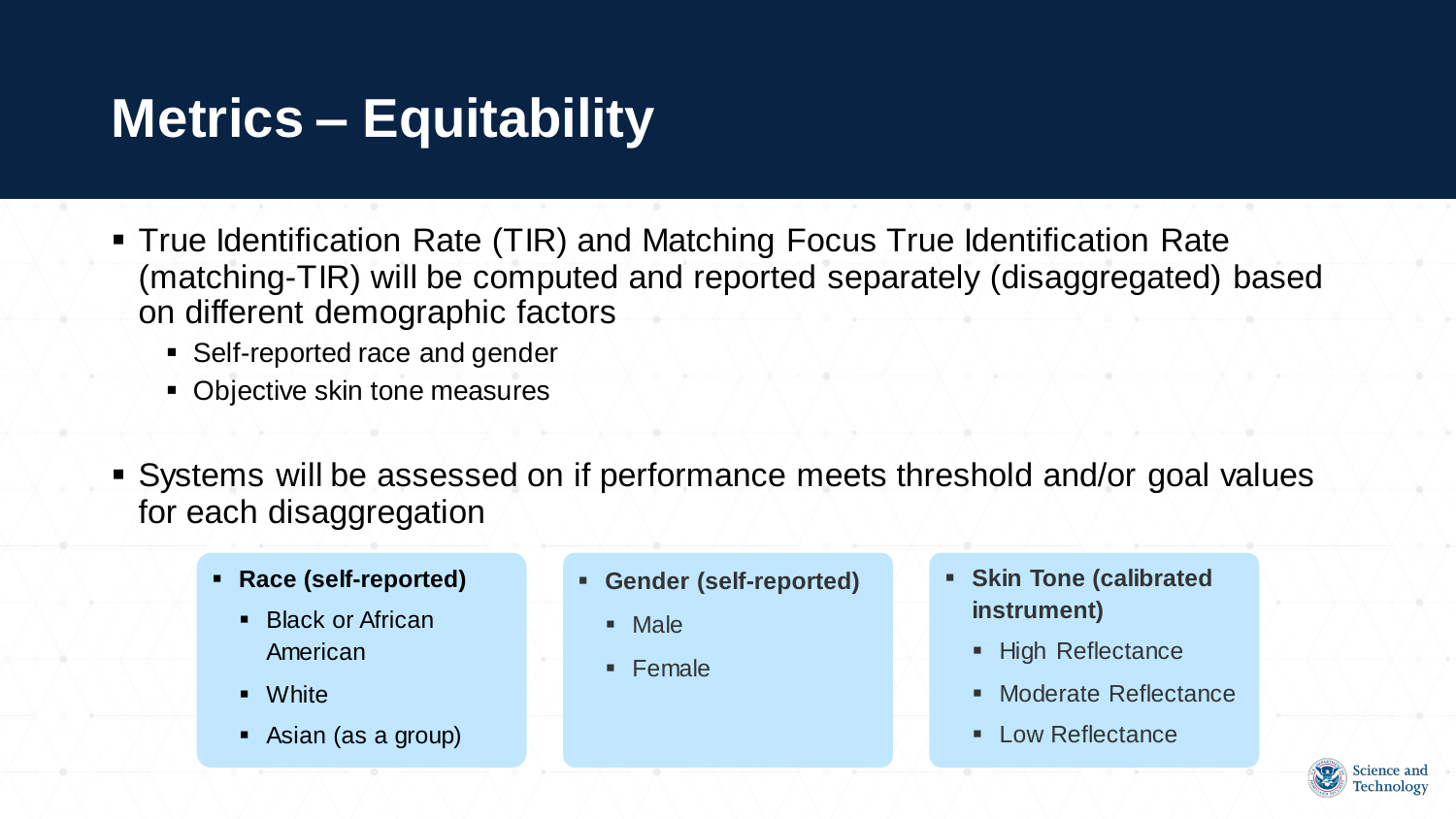## **Human Factors Considerations**

- Acquisitions systems should include signage or instructions to guide the volunteers:
	- Systems must operate in an unstaffed mode, i.e., without an operator or instructor
- **EXTERF Staff will not provide any assistance to volunteers asking for help** using the system
- Consider the following when creating instructional signage:
	- Size of display
	- Complexity of instructions
	- Amount of text
	- Complexity of text
	- Location of signage in relation to the system



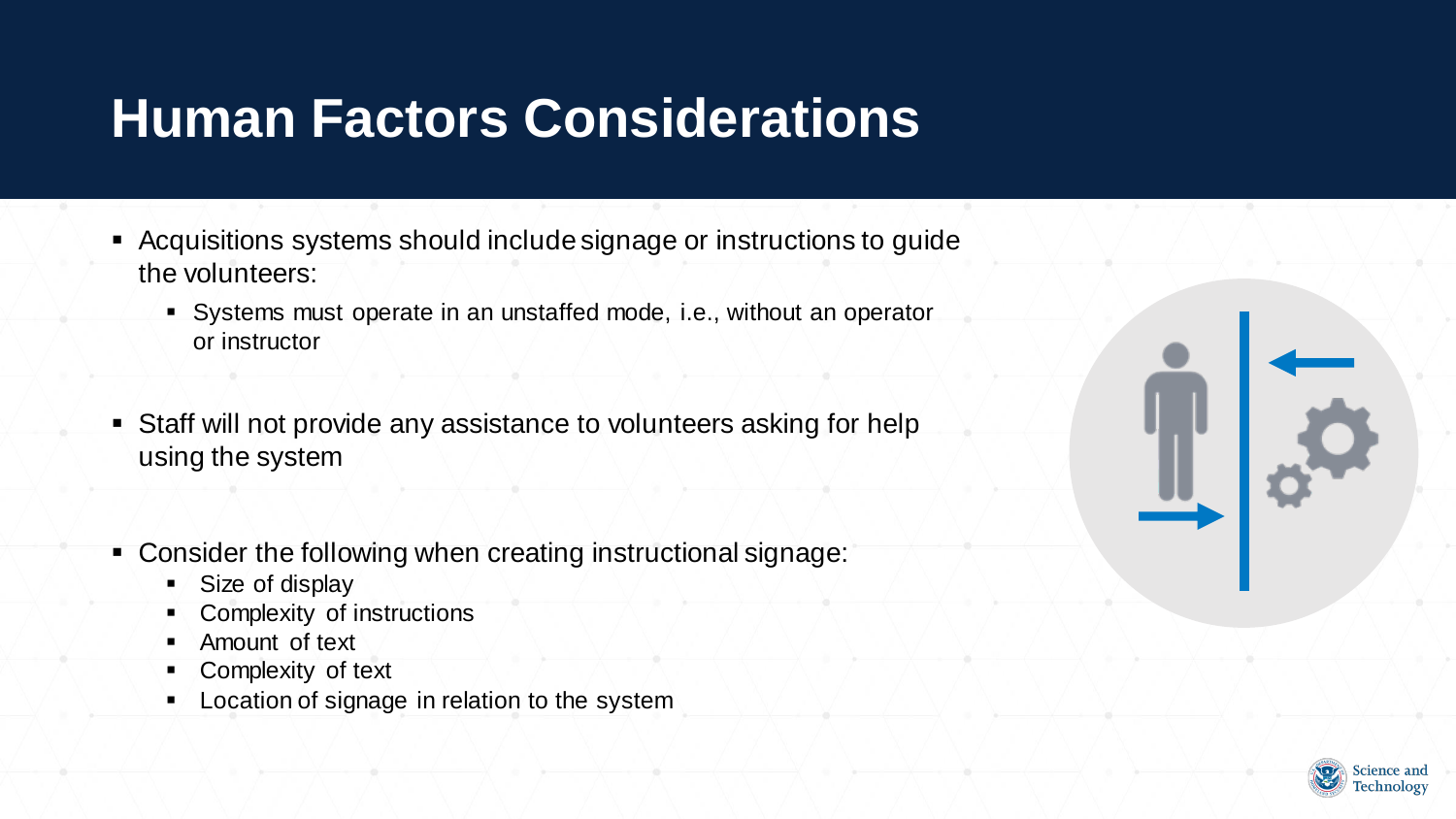#### **Selection Process**

■ DHS will have sole discretion in selecting acquisition systems and matching systems for inclusion

- DHS S&T will select a maximum of eight (8) acquisition system applications
- DHS will down select the number of matching systems
- DHS will be advised in this process by a panel of biometric experts
- If a single organization submits multiple whitepapers for matching systems, or multiple whitepapers for acquisition systems, the preferred system for inclusion should be indicated
	- No commitment is made to abide by this preference
- Detailed application instructions will be available in a separate document on https://mdtf.org

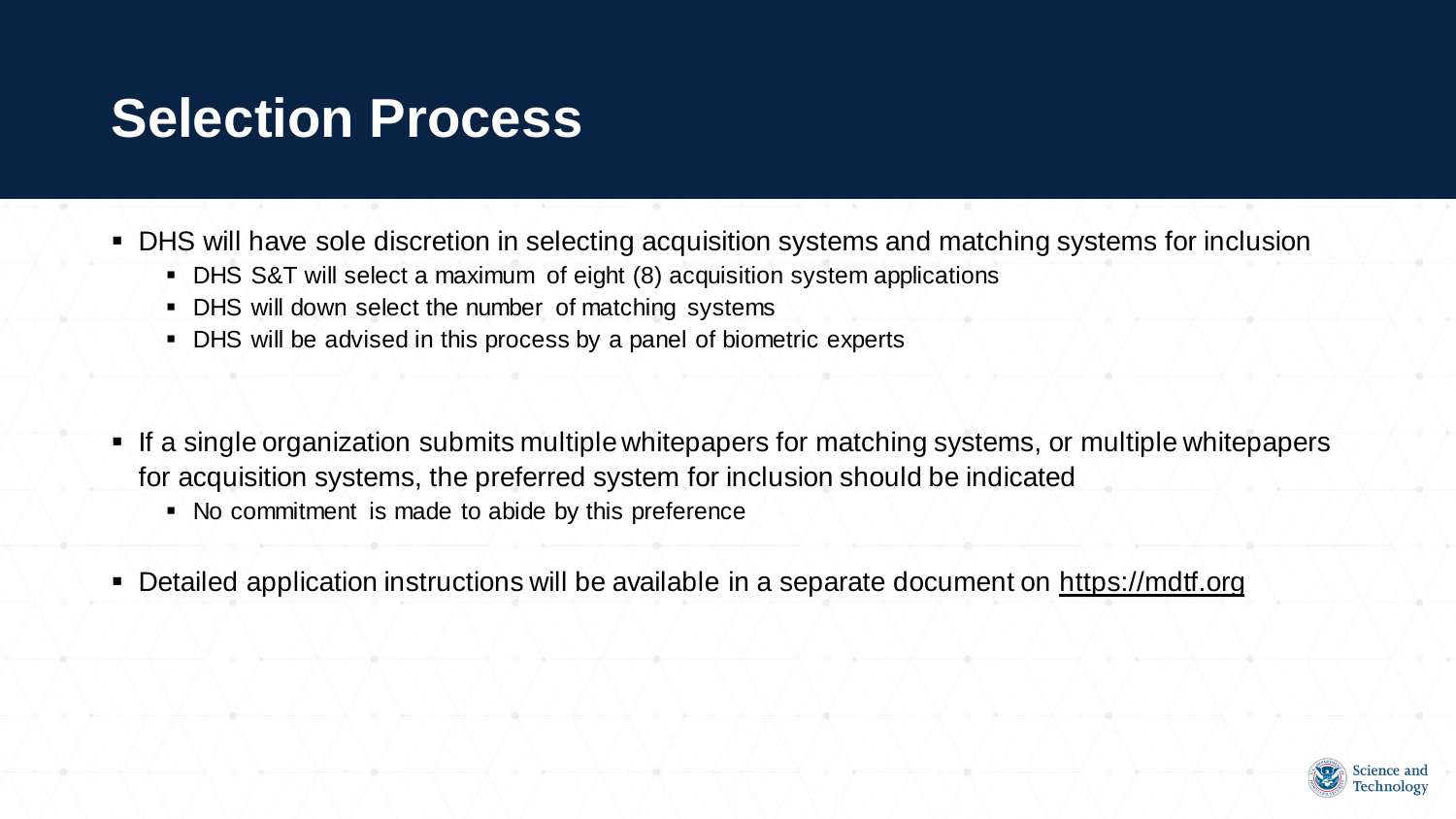### **Selection Process**

- Acquisition system white papers will be judged on how well they demonstrate the ability of the acquisition system to:
	- Acquire quality biometric images from small groups of users in crowded environments
	- Have provisions to ensure privacy of non-users
	- Operate within the required time / space constraint
	- Have a process that does not require staffing
	- Readily integrate into the test environment at MdTF
	- Be relevant to known DHS use-cases
- Matching system whitepapers will be judged on how well they demonstrate the ability of the matching system to:
	- Achieve a high true identification rate
	- Achieve a low failure to process rate
	- Be appropriately containerized and integrated into the test environment
	- Operate within set computational constraints

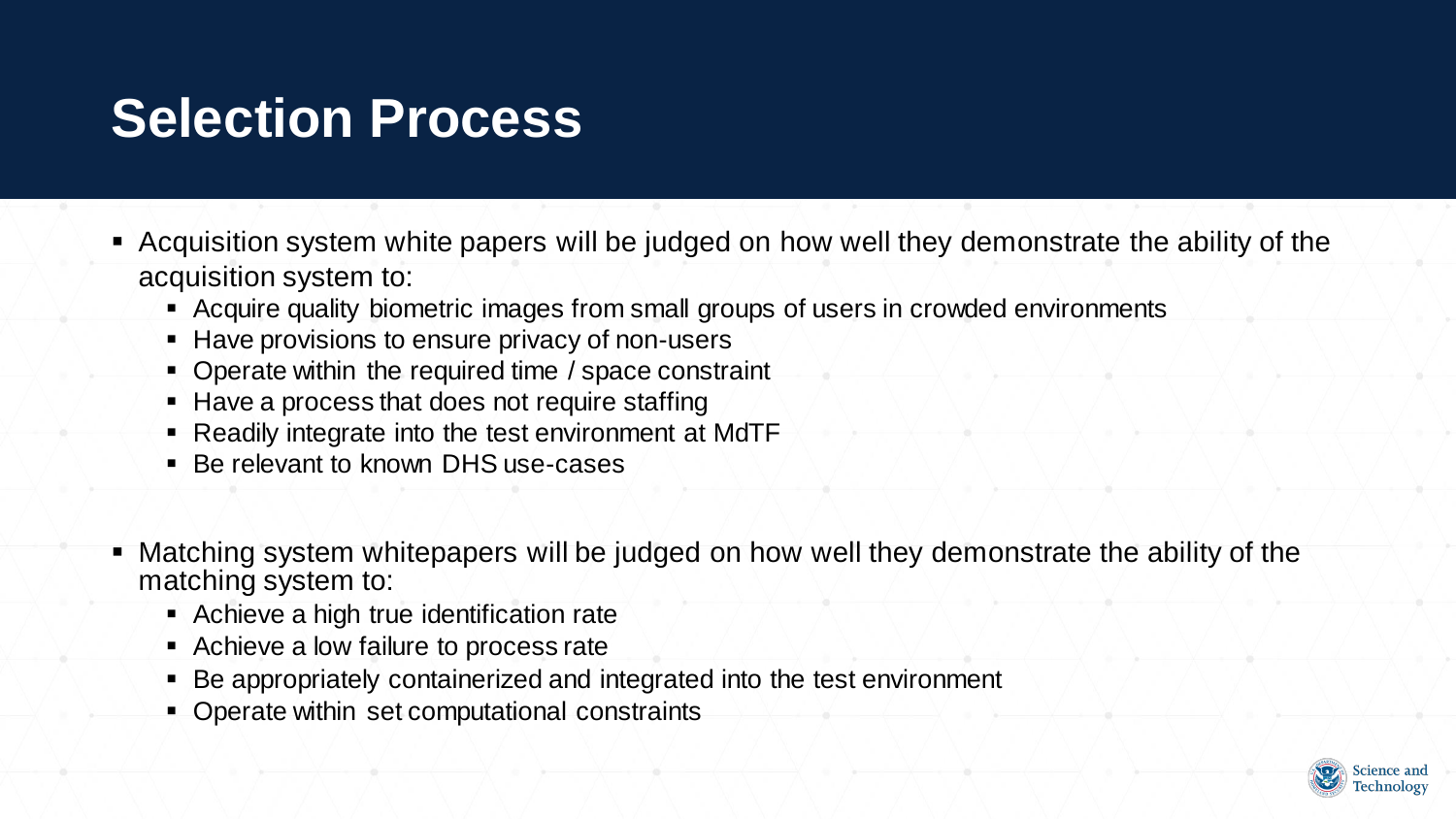#### **Acquisition System Responsibilities- Before Test**

- **EXACQUISITION System providers are responsible for:** 
	- Procuring all hardware to maintain and operate their system
	- Integrating their device/system within the MdTF API
		- MdTF staff will provide minimal assistance
	- Any and all hardware/software testing, including proper communication with the MdTF API
	- The full installation and breakdown of their own equipment within the MdTF
	- Steps to be taken in between conditional acceptance and final acceptance will be briefed in detail after conditional acceptances are distributed
		- System safety information
		- Human-subjects ethics training

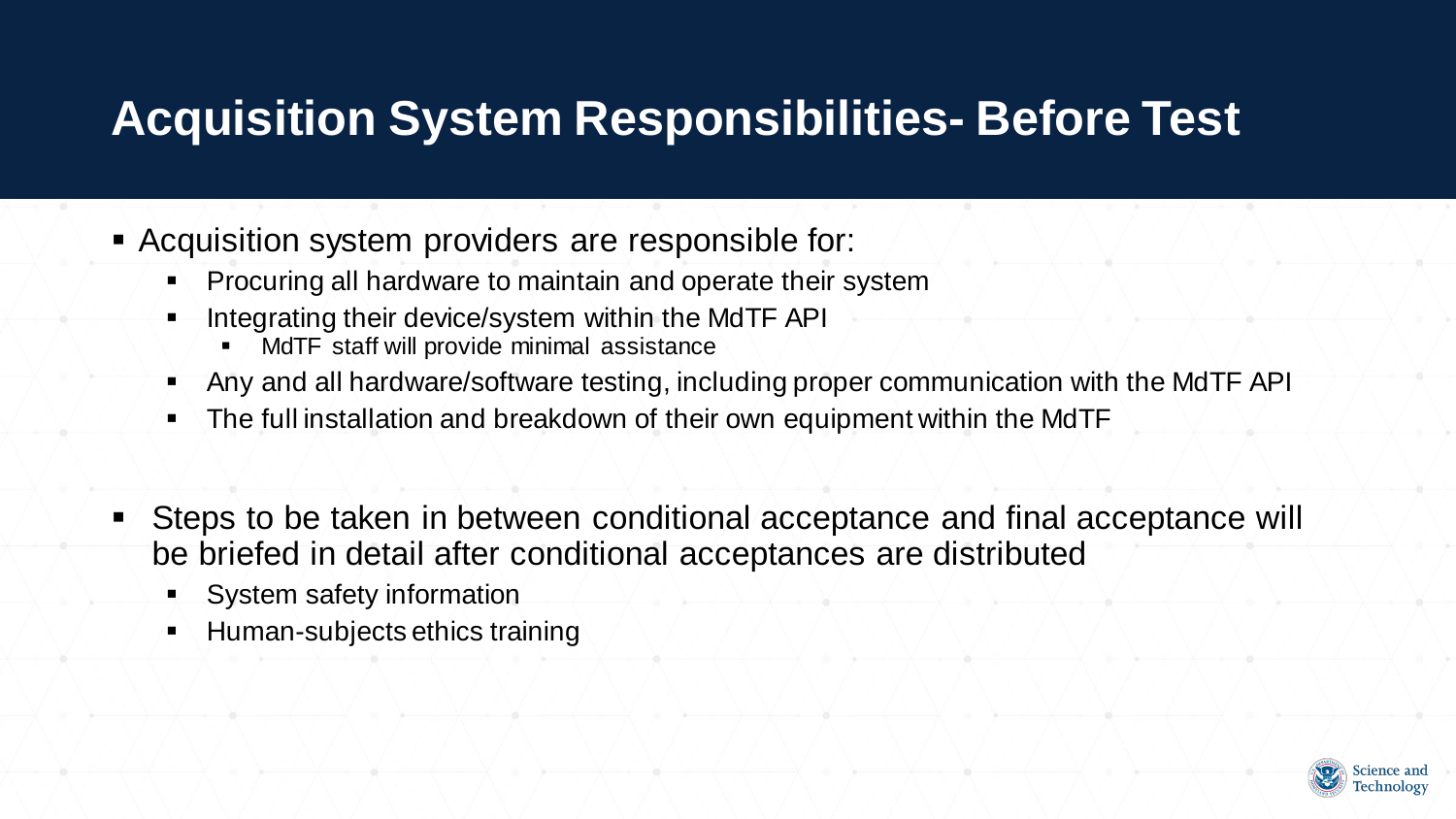#### **Acquisition System Responsibilities- During Test**

- Acquisition system providers will be able to view data sent to the Rally API by their system following each pass through their station
- Acquisition system providers will be responsible for informing MdTF staff of any issues with their system's performance during testing
	- MdTF staff will log these issues and determine whether intervention is allowable
	- **Up to two usability / human factors** adjustments to acquisition systems will be allowed:
		- During the first two days of testing
	- Acquisition system providers may make repairs to their systems in case of breakage
- **EXTE All modifications/repairs must be made when volunteers have left the test environment**

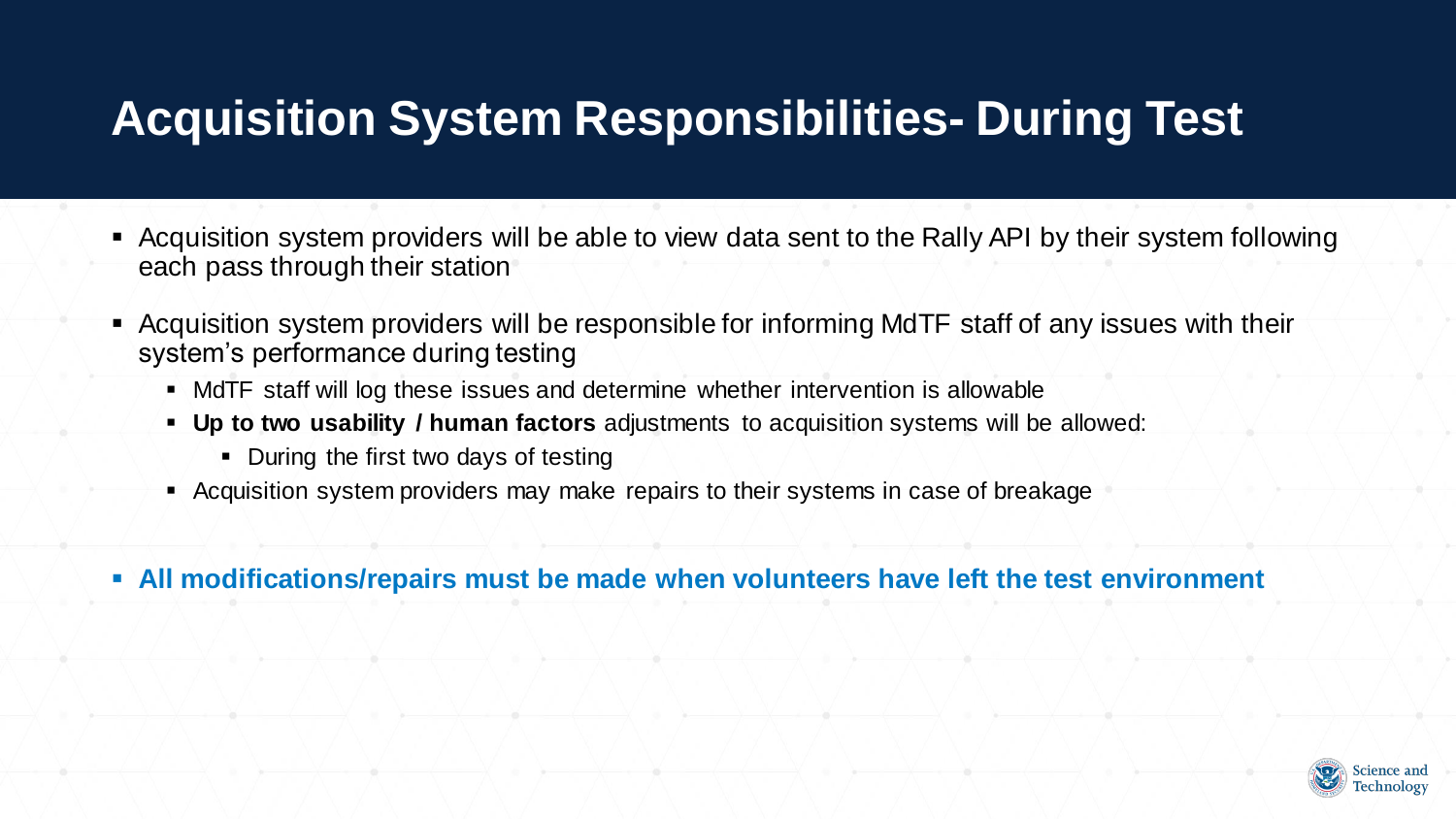## **Matching System Provider Responsibilities**

- Test and packaging scripts are available at **https://github.mdtf.org**
- Please consider ease of integration into the MdTF infrastructure upon receipt of the algorithm
	- DHS has sole discretion in disqualification if the algorithm requires an excessive effort to achieve functionality